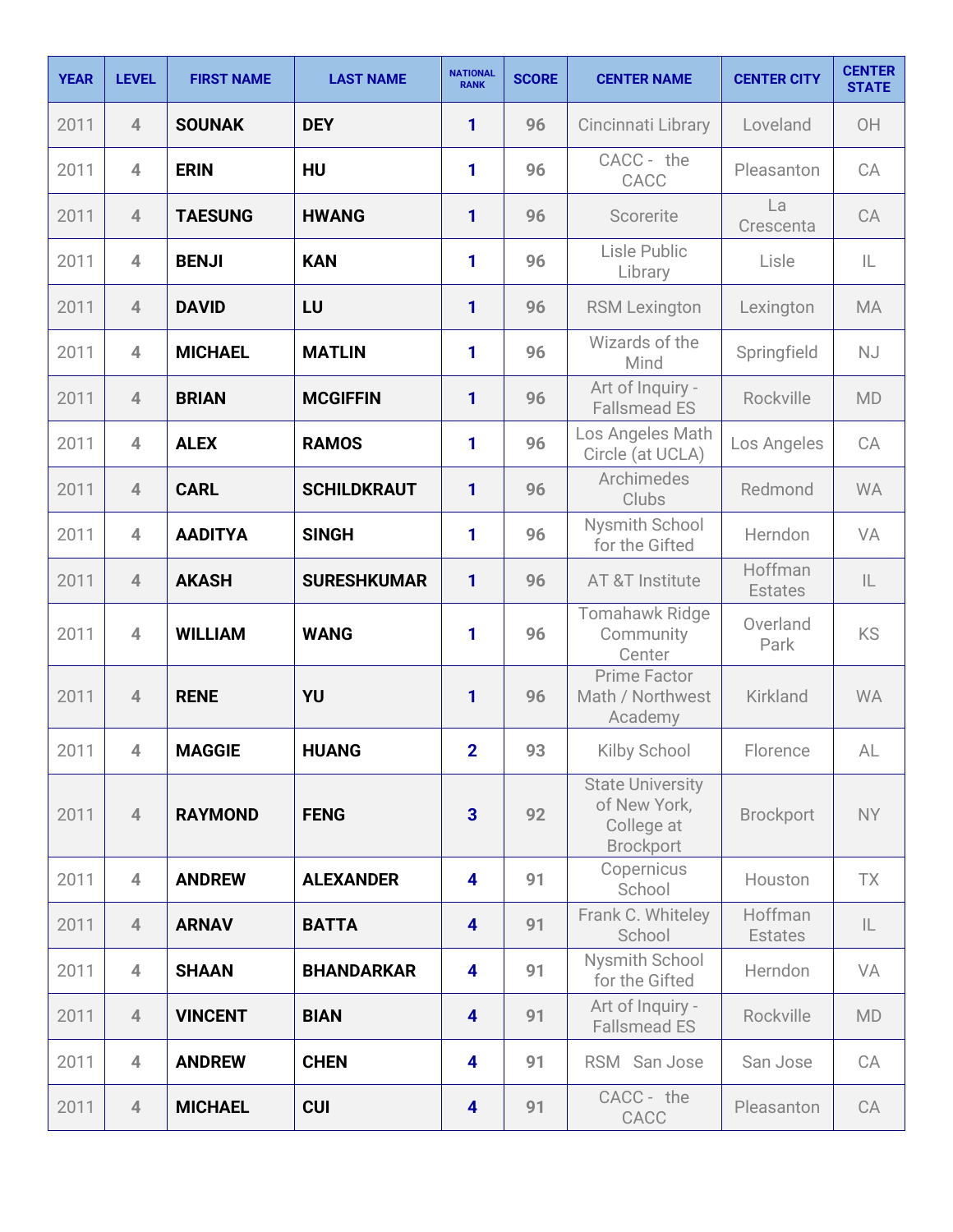| 2011 | $\overline{4}$ | <b>ANNA</b>                   | <b>DAI</b>         | $\overline{\mathbf{4}}$ | 91 | <b>RSM-Acton LLC</b>                                | Acton             | <b>MA</b>      |
|------|----------------|-------------------------------|--------------------|-------------------------|----|-----------------------------------------------------|-------------------|----------------|
| 2011 | $\overline{4}$ | <b>BRYAN</b>                  | <b>FOO</b>         | $\overline{\mathbf{4}}$ | 91 | Art of Inquiry -<br><b>Fallsmead ES</b>             | Rockville         | <b>MD</b>      |
| 2011 | $\overline{4}$ | <b>CHANDRAHA</b><br><b>AS</b> | <b>KONA</b>        | $\overline{\mathbf{4}}$ | 91 | University of<br>Louisville, Shelby<br>Campus       | Louisville        | <b>KY</b>      |
| 2011 | $\overline{4}$ | <b>SUMANTH</b>                | <b>KONDAPALLI</b>  | $\overline{\mathbf{4}}$ | 91 | Polish Saturday<br>School                           | Derby             | <b>CT</b>      |
| 2011 | $\overline{4}$ | <b>PIOTREK</b>                | <b>KOSTANECKI</b>  | $\overline{\mathbf{4}}$ | 91 | Polish<br>School/Parish                             | Minneapolis       | <b>MN</b>      |
| 2011 | $\overline{4}$ | <b>ETHAN</b>                  | <b>LEE</b>         | $\overline{\mathbf{4}}$ | 91 | St Ignatius<br>Catholic Church                      | Tarpon<br>Springs | FL.            |
| 2011 | $\overline{4}$ | <b>ALEXANDER</b>              | LIU                | 4                       | 91 | Sunshine<br>Academy                                 | Centerville       | VA             |
| 2011 | $\overline{4}$ | <b>ANNA</b>                   | <b>MIKHAILOVA</b>  | $\overline{\mathbf{4}}$ | 91 | <b>RSM - Newton</b><br>MA @ 6:30 PM                 | Newton            | <b>MA</b>      |
| 2011 | $\overline{4}$ | <b>SAAKETH</b>                | <b>NARAYAN</b>     | 4                       | 91 | AZ Scottsdale/<br><b>Unity Math</b>                 | Phoenix           | AZ             |
| 2011 | $\overline{4}$ | <b>SURAJ</b>                  | <b>PAKALA</b>      | $\overline{\mathbf{4}}$ | 91 | <b>Hamtramck</b><br><b>Public Library</b>           | Hamtramck         | M <sub>l</sub> |
| 2011 | $\overline{4}$ | <b>VINAY</b>                  | <b>PEDAPATI</b>    | $\overline{\mathbf{4}}$ | 91 | Cathedral of<br>Learning, Univ. of<br>Pittsburgh    | Pittsburgh        | PA             |
| 2011 | $\overline{4}$ | <b>EVA</b>                    | <b>QUITTMAN</b>    | $\overline{\mathbf{4}}$ | 91 | Art of Inquiry -<br><b>Fallsmead ES</b>             | Rockville         | <b>MD</b>      |
| 2011 | $\overline{4}$ | <b>ANUSHA</b>                 | <b>SILLA</b>       | $\overline{\mathbf{4}}$ | 91 | Scorerite                                           | La<br>Crescenta   | CA             |
| 2011 | $\overline{4}$ | <b>DAMIEN</b>                 | <b>SNYDER</b>      | $\overline{\mathbf{4}}$ | 91 | Prime Factor<br>Math / Northwest<br>Academy         | Kirkland          | <b>WA</b>      |
| 2011 | $\overline{4}$ | <b>MAXWELL</b>                | <b>WANG</b>        | 4                       | 91 | <b>RSM-Acton LLC</b>                                | Acton             | MA             |
| 2011 | $\overline{4}$ | <b>SEAH</b>                   | <b>YOON</b>        | $\overline{\mathbf{4}}$ | 91 | New Jersey<br>Academy of<br>Englewood               | Englewood         | <b>NJ</b>      |
| 2011 | $\overline{4}$ | <b>ELIZABETH</b>              | <b>LING</b>        | $5\phantom{a}$          | 89 | Northern Virginia<br>Junior Math<br>/Lorton Library | Lorton            | VA             |
| 2011 | $\overline{4}$ | <b>PAVEL</b>                  | <b>BRAGINSKIY</b>  | $6\phantom{1}6$         | 88 | <b>Prime Factor</b><br>Math / Northwest<br>Academy  | Kirkland          | <b>WA</b>      |
| 2011 | $\overline{4}$ | <b>ELAINE</b>                 | <b>CHENG</b>       | $6\phantom{1}6$         | 88 | Art of Inquiry -<br><b>Fallsmead ES</b>             | Rockville         | MD             |
| 2011 | $\overline{4}$ | <b>PRATEEK</b>                | <b>DULLUR</b>      | $6\phantom{1}6$         | 88 | Lisle Public<br>Library                             | Lisle             | IL             |
| 2011 | $\overline{4}$ | <b>KIMBERLY</b>               | <b>GRABIEC</b>     | $6\phantom{1}6$         | 88 | W. H. Taft High<br>School                           | Chicago           | IL             |
| 2011 | $\overline{4}$ | <b>KONRAD</b>                 | <b>KOENIGSMANN</b> | $6\phantom{1}6$         | 88 | <b>Nicholas</b><br>Copernicus                       | Mahwah            | <b>NJ</b>      |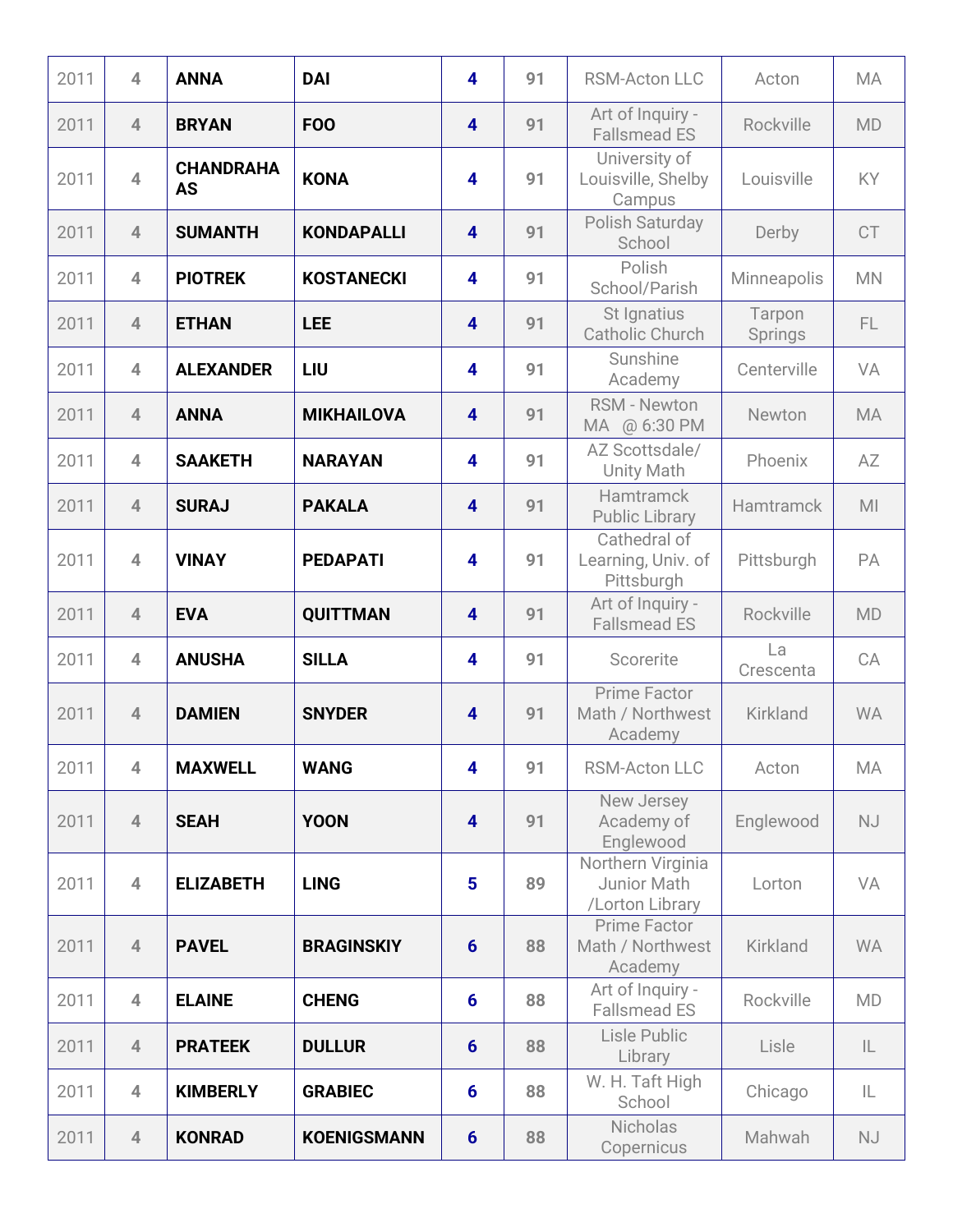|      |                |                  |                  |                |    | Polish School                                         |                           |           |
|------|----------------|------------------|------------------|----------------|----|-------------------------------------------------------|---------------------------|-----------|
|      |                |                  |                  |                |    |                                                       |                           |           |
| 2011 | $\overline{4}$ | <b>IVANNA</b>    | LAI              | 6              | 88 | Top Banana<br>Education<br>Foundation @<br>3:30       | Newton                    | MA        |
| 2011 | $\overline{4}$ | <b>NICHOLAS</b>  | <b>LEE</b>       | $6\phantom{1}$ | 88 | Sunshine<br>Academy                                   | Centerville               | VA        |
| 2011 | $\overline{4}$ | <b>DANIEL</b>    | <b>MATLIN</b>    | 6              | 88 | Wizards of the<br>Mind                                | Springfield               | <b>NJ</b> |
| 2011 | $\overline{4}$ | <b>WINIFRED</b>  | <b>ZHOU</b>      | $6\phantom{1}$ | 88 | CACC - the<br>CACC                                    | Pleasanton                | CA        |
| 2011 | $\overline{4}$ | <b>KEVIN</b>     | <b>ZHOU</b>      | 6              | 88 | Wayside<br>Elementary                                 | Potomac                   | <b>MD</b> |
| 2011 | $\overline{4}$ | <b>GOWRI</b>     | <b>ANUPAMA</b>   | $\overline{7}$ | 87 | RSM San Jose                                          | San Jose                  | CA        |
| 2011 | $\overline{4}$ | <b>QUINN</b>     | <b>BOOKER</b>    | $\overline{7}$ | 87 | <b>Central Road</b><br>School                         | Rolling<br><b>Meadows</b> | IL        |
| 2011 | $\overline{4}$ | <b>KYLE</b>      | <b>DEROMA</b>    | $\overline{7}$ | 87 | RSM Andover @<br>6:00 PM                              | Andover                   | <b>MA</b> |
| 2011 | $\overline{4}$ | <b>SOPHIA</b>    | <b>HETTS</b>     | $\overline{7}$ | 87 | Hermosa Drive<br>Elementary<br>School                 | Fullerton                 | CA        |
| 2011 | $\overline{4}$ | <b>SHIRLEY</b>   | <b>HU</b>        | $\overline{7}$ | 87 | Science, Math &<br>Art School                         | Newton                    | <b>MA</b> |
| 2011 | $\overline{4}$ | <b>TOMA</b>      | <b>ITAGAKI</b>   | $\overline{7}$ | 87 | Archimedes<br>Clubs                                   | Redmond                   | <b>WA</b> |
| 2011 | $\overline{4}$ | <b>BRIAN</b>     | <b>KANG</b>      | $\overline{7}$ | 87 | Copernicus<br>School                                  | Houston                   | <b>TX</b> |
| 2011 | $\overline{4}$ | <b>GREGORY</b>   | <b>KLIMOV</b>    | $\overline{7}$ | 87 | <b>Russian Kids</b><br>Center                         | Needham                   | MA        |
| 2011 | $\overline{4}$ | <b>ARTYOM</b>    | <b>LISITSYN</b>  | $\overline{7}$ | 87 | Kids Studio-<br>Karandash, (at<br>UCI, Irvine, Ca)    | Irvine                    | CA        |
| 2011 | $\overline{4}$ | <b>BRYNNIE</b>   | <b>LUEDDE</b>    | $\overline{7}$ | 87 | Pittsburgh Colfax<br>$K-8$                            | Pittsburgh                | PA        |
| 2011 | $\overline{4}$ | <b>JOSHUA</b>    | <b>NGOTIAOCO</b> | $\overline{7}$ | 87 | Goods of the<br>Mind - Milpitas                       | <b>Milpitas</b>           | CA        |
| 2011 | $\overline{4}$ | <b>KATHERINE</b> | <b>PARK</b>      | $\overline{7}$ | 87 | New Jersey<br>Academy of<br>Englewood                 | Englewood                 | <b>NJ</b> |
| 2011 | $\overline{4}$ | <b>ANDY</b>      | <b>TOCKMAN</b>   | $\overline{7}$ | 87 | Illinois<br>Mathematics and<br><b>Science Academy</b> | Aurora                    | L         |
| 2011 | $\overline{4}$ | <b>MELISSA</b>   | <b>WANG</b>      | $\overline{7}$ | 87 | Fr Twardowski<br>Polish School                        | <b>Bellevue</b>           | <b>WA</b> |
| 2011 | $\overline{4}$ | <b>NORA</b>      | <b>AGAH</b>      | 8              | 86 | University of<br><b>Kansas</b>                        | Lawrence                  | <b>KS</b> |
| 2011 | $\overline{4}$ | <b>VICTORIA</b>  | <b>ALKIN</b>     | 8              | 86 | Prime Factor<br>Math / Northwest                      | Kirkland                  | <b>WA</b> |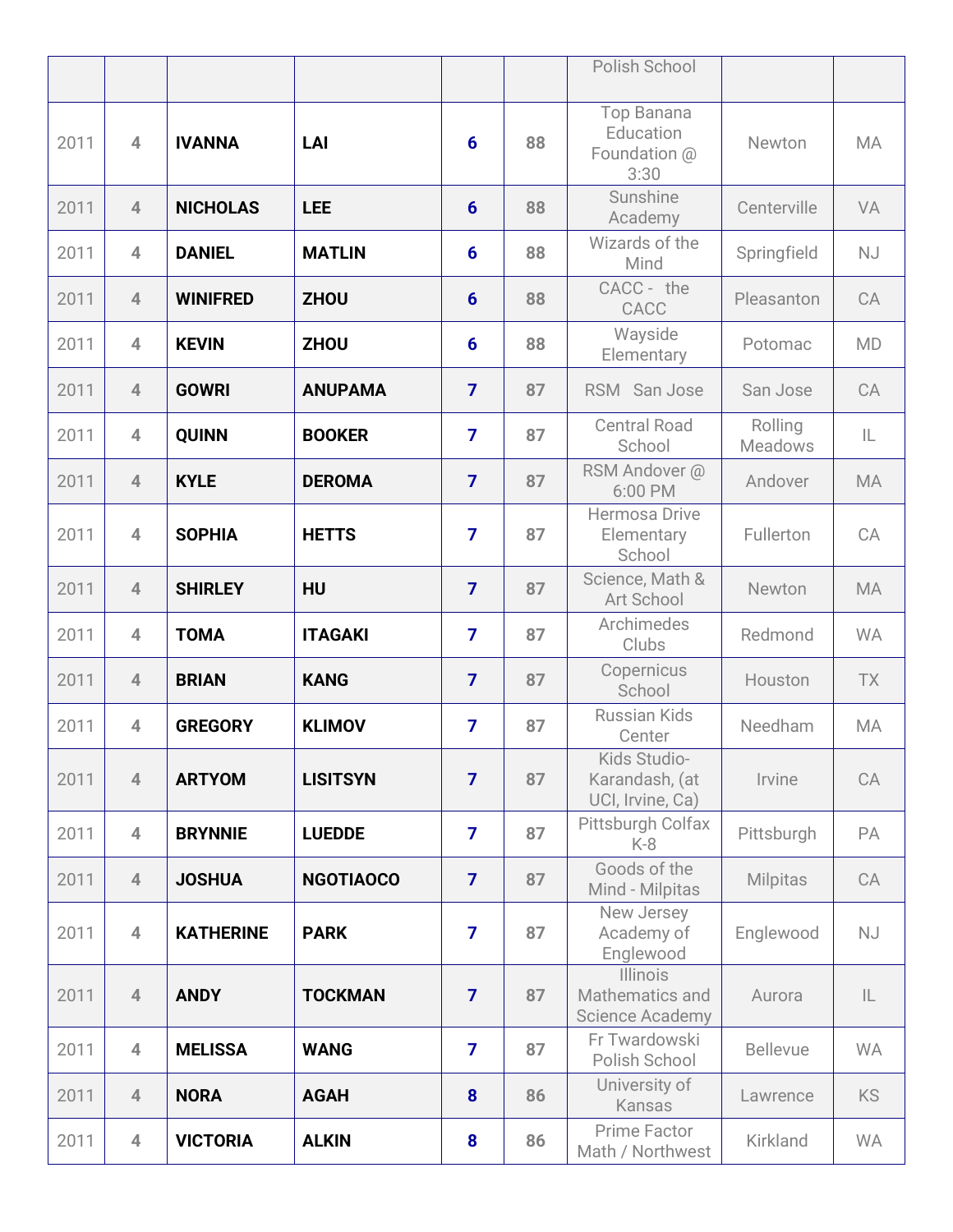|      |                         |                                |                   |   |    | Academy                                              |                           |                            |
|------|-------------------------|--------------------------------|-------------------|---|----|------------------------------------------------------|---------------------------|----------------------------|
|      |                         |                                |                   |   |    |                                                      |                           |                            |
| 2011 | $\overline{4}$          | <b>TOLIK</b>                   | <b>BORISOV</b>    | 8 | 86 | Cathedral of<br>Learning, Univ. of<br>Pittsburgh     | Pittsburgh                | PA                         |
| 2011 | $\overline{4}$          | <b>SRINEETH</b>                | <b>CHALLA</b>     | 8 | 86 | <b>Hamilton East</b><br><b>Public Library</b>        | Noblesville               | $\ensuremath{\mathsf{IN}}$ |
| 2011 | $\overline{4}$          | <b>HANNAH</b>                  | <b>CHEN</b>       | 8 | 86 | <b>Central Road</b><br>School                        | Rolling<br><b>Meadows</b> | $\mathsf{IL}$              |
| 2011 | $\overline{\mathbf{4}}$ | <b>THOMAS</b>                  | <b>DENIG</b>      | 8 | 86 | Sonoran Science<br>Academy--<br>Elementary           | Tucson                    | AZ                         |
| 2011 | $\overline{4}$          | <b>GANTCHO</b>                 | <b>DIMITROV</b>   | 8 | 86 | Fr Twardowski<br>Polish School                       | <b>Bellevue</b>           | <b>WA</b>                  |
| 2011 | $\overline{4}$          | <b>SRIPRADYUM</b><br><b>NA</b> | <b>DONTHINENI</b> | 8 | 86 | Cornerstone<br>Learning<br>Community                 | Tallahassee               | FL.                        |
| 2011 | $\overline{4}$          | <b>ANDREI</b>                  | <b>DUBOVSKIY</b>  | 8 | 86 | <b>KCS Community</b><br>Center                       | Flushing                  | <b>NY</b>                  |
| 2011 | $\overline{4}$          | <b>AMOGH</b>                   | <b>GAITONDE</b>   | 8 | 86 | Goods of the<br>Mind - Milpitas                      | <b>Milpitas</b>           | CA                         |
| 2011 | $\overline{4}$          | <b>ARYAN</b>                   | <b>GUPTA</b>      | 8 | 86 | SchoolPlus and<br><b>Princeton Public</b><br>Library | Princeton                 | <b>NJ</b>                  |
| 2011 | $\overline{4}$          | <b>BENJAMIN</b>                | <b>HU</b>         | 8 | 86 | University of<br>North Dakota                        | <b>Grand Forks</b>        | <b>ND</b>                  |
| 2011 | $\overline{4}$          | <b>ANANYA</b>                  | <b>KARTHIK</b>    | 8 | 86 | RSM San Jose                                         | San Jose                  | CA                         |
| 2011 | $\overline{4}$          | <b>JAMES</b>                   | <b>KIM</b>        | 8 | 86 | New Jersey<br>Academy of<br>Englewood                | Englewood                 | <b>NJ</b>                  |
| 2011 | $\overline{4}$          | <b>MATTHEW</b>                 | $\mathsf{L}$      | 8 | 86 | Seed of Paramus<br><b>Learning Center</b>            | Paramus                   | NJ                         |
| 2011 | $\overline{4}$          | <b>ALBERT</b>                  | $\mathbf{L}$      | 8 | 86 | Prime Factor<br>Math / Northwest<br>Academy          | Kirkland                  | <b>WA</b>                  |
| 2011 | $\overline{4}$          | <b>EDWARD</b>                  | LIU               | 8 | 86 | <b>Tomahawk Ridge</b><br>Community<br>Center         | Overland<br>Park          | <b>KS</b>                  |
| 2011 | $\overline{4}$          | <b>RISHELLE</b>                | <b>MANDA</b>      | 8 | 86 | 95th Street<br>Library                               | Naperville                | IL                         |
| 2011 | $\overline{4}$          | <b>ADAM</b>                    | <b>MARKOWICZ</b>  | 8 | 86 | Polish<br>School/Parish                              | Minneapolis               | <b>MN</b>                  |
| 2011 | $\overline{4}$          | <b>KYLE</b>                    | <b>MARON</b>      | 8 | 86 | CACC - the<br>CACC                                   | Pleasanton                | CA                         |
| 2011 | $\overline{4}$          | <b>ADARSH</b>                  | <b>MATTU</b>      | 8 | 86 | Lisle Public<br>Library                              | Lisle                     | IL                         |
| 2011 | $\overline{4}$          | <b>ANIKA</b>                   | <b>NERELLA</b>    | 8 | 86 | Insightful<br><b>Learning Center</b>                 | Bridgewater               | <b>NJ</b>                  |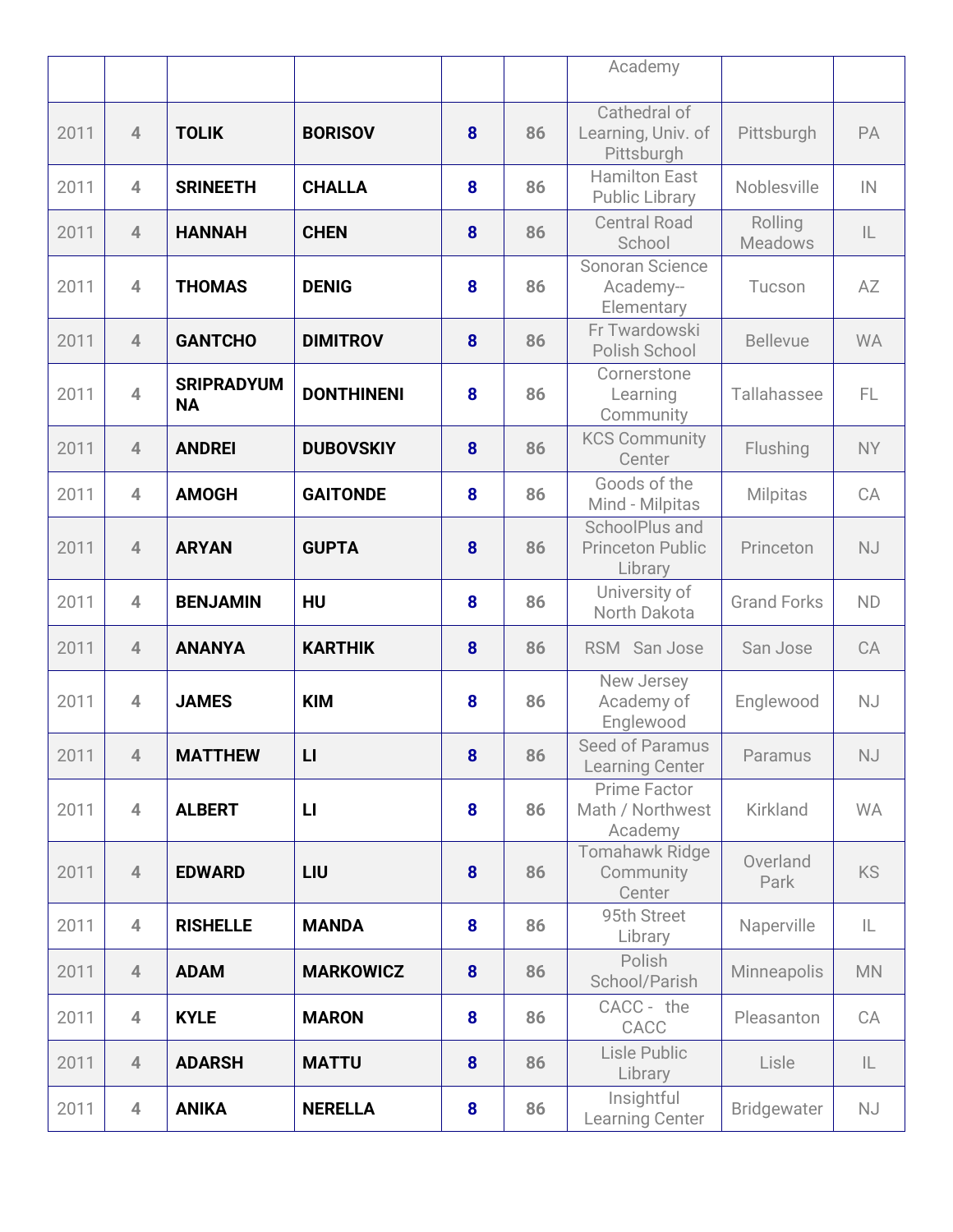| 2011 | $\overline{4}$ | <b>HIMANI</b>          | <b>NIJHAWAN</b>    | 8                | 86 | Archimedes<br>Clubs                                               | Redmond                   | <b>WA</b>     |
|------|----------------|------------------------|--------------------|------------------|----|-------------------------------------------------------------------|---------------------------|---------------|
| 2011 | $\overline{4}$ | <b>RACHEL</b>          | <b>OSTROWSKI</b>   | 8                | 86 | South Pasadena<br>Middle School                                   | South<br>Pasadena         | CA            |
| 2011 | $\overline{4}$ | <b>YEWON</b>           | <b>PARK</b>        | 8                | 86 | Art of Inquiry -<br><b>Fallsmead ES</b>                           | Rockville                 | <b>MD</b>     |
| 2011 | $\overline{4}$ | <b>HARAHM</b>          | <b>PARK</b>        | 8                | 86 | Seed of Paramus<br><b>Learning Center</b>                         | Paramus                   | <b>NJ</b>     |
| 2011 | $\overline{4}$ | <b>CATHERINE</b>       | <b>PHILLIPS</b>    | 8                | 86 | <b>UNC CH Math</b><br>Dept (Phillips<br>Bldg)                     | <b>Chapel Hill</b>        | <b>NC</b>     |
| 2011 | $\overline{4}$ | <b>ADVAIT</b>          | <b>PILKHANE</b>    | 8                | 86 | <b>Hermosa Drive</b><br>Elementary<br>School                      | Fullerton                 | CA            |
| 2011 | $\overline{4}$ | <b>RACHANA</b>         | <b>SANGEM</b>      | 8                | 86 | <b>Tomahawk Ridge</b><br>Community<br>Center                      | Overland<br>Park          | <b>KS</b>     |
| 2011 | $\overline{4}$ | <b>AVIK</b>            | <b>SARKAR</b>      | 8                | 86 | RSM Newton @<br>5:00 PM                                           | Newton                    | <b>MA</b>     |
| 2011 | $\overline{4}$ | <b>SIBIRAJ</b>         | <b>SENGUTTUVAN</b> | 8                | 86 | MAHOMET-<br><b>SEYMOUR</b><br><b>JUNIOR HIGH</b><br><b>SCHOOL</b> | Mahomet                   | $\mathsf{IL}$ |
| 2011 | $\overline{4}$ | <b>JULIA</b>           | <b>SMIERTELNY</b>  | 8                | 86 | Polish<br>School/Communi<br>ty Center                             | East<br>Stroudsburg       | PA            |
| 2011 | $\overline{4}$ | <b>DANIEL</b>          | <b>SVIRKIN</b>     | 8                | 86 | <b>RSM Lexington</b>                                              | Lexington                 | <b>MA</b>     |
| 2011 | $\overline{4}$ | <b>EMILY</b>           | <b>MAKEDON</b>     | 9                | 85 | Westchester<br>Math Lab                                           | Dobbs Ferry               | <b>NY</b>     |
| 2011 | $\overline{4}$ | <b>YANSONG</b>         | <b>TANG</b>        | 9                | 85 | Frank C. Whiteley<br>School                                       | Hoffman<br><b>Estates</b> | $\mathsf{IL}$ |
| 2011 | $\overline{4}$ | <b>CHRISTOPHE</b><br>R | <b>YOO</b>         | $\boldsymbol{9}$ | 85 | California State<br><b>University</b>                             | Fullerton                 | CA            |
| 2011 | $\overline{4}$ | <b>MICHAEL</b>         | $\mathsf{L}$       | 10               | 84 | <b>UNC CH Math</b><br>Dept (Phillips<br>Bldg)                     | <b>Chapel Hill</b>        | NC            |
| 2011 | $\overline{4}$ | <b>WILLIAM</b>         | <b>SIDLE</b>       | 10               | 84 | Stevenson<br>Elementary                                           | Mountain<br>View          | CA            |
| 2011 | $\overline{4}$ | <b>NEHA</b>            | <b>VUTAKURI</b>    | 10               | 84 | <b>Little Champs</b>                                              | Annandale                 | VA            |
| 2011 | $\overline{4}$ | <b>DEMIAN</b>          | <b>YUTIN</b>       | 10               | 84 | Art of Inquiry -<br><b>Fallsmead ES</b>                           | Rockville                 | MD            |
| 2011 | $\overline{4}$ | <b>TARUN</b>           | <b>AMARNATH</b>    | 11               | 83 | L.P. Collins<br>Elementary<br>School                              | Cupertino                 | CA            |
| 2011 | $\overline{4}$ | <b>SRUTHI</b>          | <b>CHAVALI</b>     | 11               | 83 | Little Champs                                                     | Annandale                 | VA            |
| 2011 | $\overline{4}$ | <b>JASON</b>           | <b>DENG</b>        | 11               | 83 | Sunshine<br>Academy                                               | Centerville               | VA            |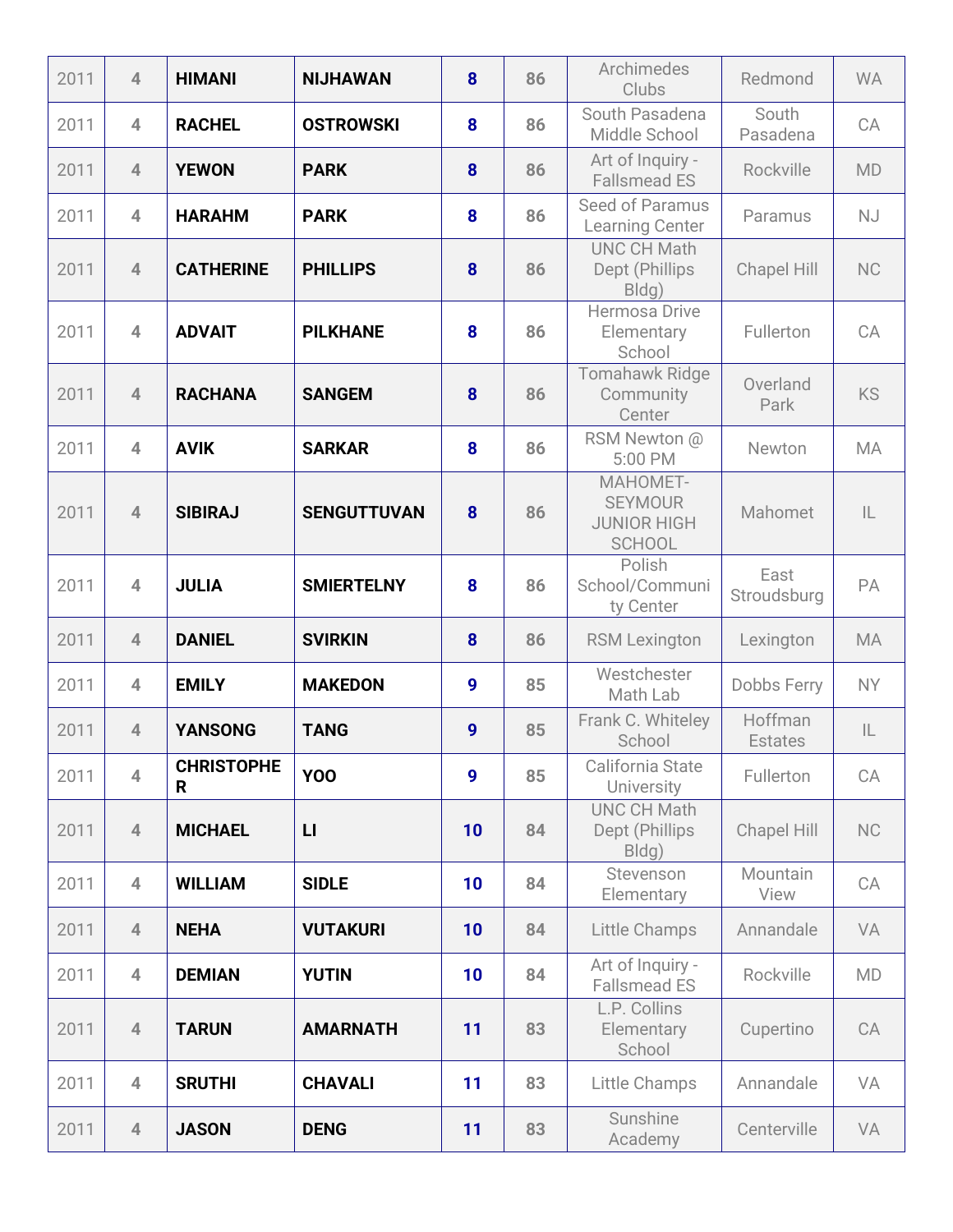| 2011 | $\overline{\mathbf{4}}$  | <b>KARTHIK</b>   | <b>ESWAR</b>       | 11 | 83 | <b>RSM-Acton LLC</b>                                              | Acton              | <b>MA</b>     |
|------|--------------------------|------------------|--------------------|----|----|-------------------------------------------------------------------|--------------------|---------------|
| 2011 | $\overline{4}$           | <b>JOSHUA</b>    | <b>GOLDSTEIN</b>   | 11 | 83 | <b>Tomahawk Ridge</b><br>Community<br>Center                      | Overland<br>Park   | <b>KS</b>     |
| 2011 | $\overline{\mathcal{A}}$ | <b>ANCHAL</b>    | <b>GUPTA</b>       | 11 | 83 | <b>Tomahawk Ridge</b><br>Community<br>Center                      | Overland<br>Park   | <b>KS</b>     |
| 2011 | $\overline{4}$           | <b>SHREYAS</b>   | <b>HALLUR</b>      | 11 | 83 | AZ Scottsdale/<br><b>Unity Math</b>                               | Phoenix            | AZ            |
| 2011 | $\overline{4}$           | <b>VEDHANT</b>   | <b>KALIYUR</b>     | 11 | 83 | Goods of the<br>Mind - Dublin                                     | Dublin             | CA            |
| 2011 | $\overline{4}$           | <b>SONYA</b>     | <b>KISKACHI</b>    | 11 | 83 | Russian School of<br><b>Orange County</b><br>(RUSOC)              | Newport<br>Beach   | CA            |
| 2011 | $\overline{\mathbf{4}}$  | <b>JULIA</b>     | <b>KUZNIAR</b>     | 11 | 83 | Polish School at<br>the Polish<br>Cultural<br>Foundation          | Clark              | <b>NJ</b>     |
| 2011 | $\overline{4}$           | <b>ANDREW</b>    | LIU                | 11 | 83 | <b>Tomahawk Ridge</b><br>Community<br>Center                      | Overland<br>Park   | KS            |
| 2011 | $\overline{\mathbf{4}}$  | <b>DEREK</b>     | <b>MIZUSHIMA</b>   | 11 | 83 | Art of Inquiry -<br><b>Fallsmead ES</b>                           | Rockville          | <b>MD</b>     |
| 2011 | $\overline{4}$           | <b>CAPISON</b>   | <b>PANG</b>        | 11 | 83 | Sunshine<br>Academy                                               | Centerville        | VA            |
| 2011 | 4                        | <b>MAYA</b>      | <b>PENA-LOBEL</b>  | 11 | 83 | <b>Stony Brook</b><br>University, Dept.<br>of Mathematics         | <b>Stony Brook</b> | <b>NY</b>     |
| 2011 | $\overline{4}$           | <b>PRANAV</b>    | <b>PUSARLA</b>     | 11 | 83 | Evergreen School<br>district Math<br>olympiad                     | San Jose           | CA            |
| 2011 | $\overline{4}$           | <b>ISHIKA</b>    | <b>RATHI</b>       | 11 | 83 | L.P. Collins<br>Elementary<br>School                              | Cupertino          | CA            |
| 2011 | $\overline{4}$           | <b>SHYAM</b>     | <b>SAI</b>         | 11 | 83 | Dotori & Sabio<br>Academy<br>(Schaumburg)                         | Schaumbur<br>g     | $\mathsf{IL}$ |
| 2011 | $\overline{4}$           | <b>MATTHEW</b>   | <b>SERAFIN</b>     | 11 | 83 | John Paul II<br>Parish & School                                   | Phoenix            | AZ            |
| 2011 | $\overline{4}$           | <b>MICHAL</b>    | <b>STRZEBONSKI</b> | 11 | 83 | MAHOMET-<br><b>SEYMOUR</b><br><b>JUNIOR HIGH</b><br><b>SCHOOL</b> | Mahomet            | IL            |
| 2011 | $\overline{4}$           | <b>NIVASHINI</b> | <b>SURESH</b>      | 11 | 83 | <b>RSM - Newton</b><br>MA @ 6:30 PM                               | Newton             | MA            |
| 2011 | $\overline{4}$           | <b>ANNA</b>      | <b>TIFREA</b>      | 11 | 83 | Hermosa Drive<br>Elementary<br>School                             | Fullerton          | CA            |
| 2011 | $\overline{4}$           | <b>JERRY</b>     | <b>YANG</b>        | 11 | 83 | CACC - the<br>CACC                                                | Pleasanton         | CA            |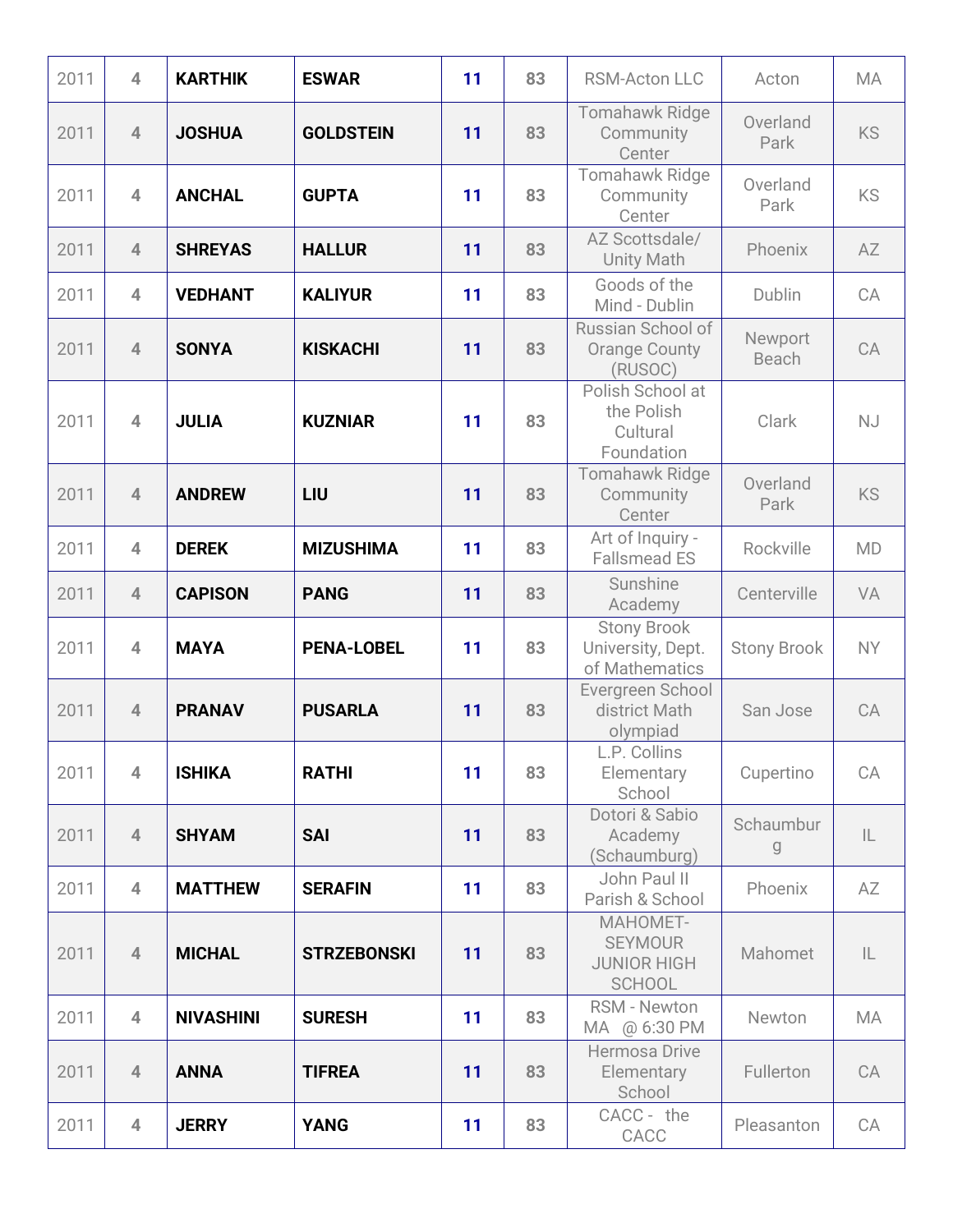| 2011 | $\overline{4}$           | <b>JOSEPH</b>    | <b>YUAN</b>              | 11 | 83 | Illinois<br>Mathematics and<br><b>Science Academy</b>    | Aurora                    | $\mathsf{IL}$ |
|------|--------------------------|------------------|--------------------------|----|----|----------------------------------------------------------|---------------------------|---------------|
| 2011 | $\overline{4}$           | <b>ANTON</b>     | <b>ZAKHAROV</b>          | 11 | 83 | <b>MetroWest</b><br>School of<br><b>Mathematics</b>      | Framingha<br>m            | MA            |
| 2011 | $\overline{4}$           | <b>ASMA</b>      | <b>ALI</b>               | 12 | 82 | <b>MetroWest</b><br>School of<br><b>Mathematics</b>      | Framingha<br>m            | <b>MA</b>     |
| 2011 | $\overline{4}$           | <b>TALIA</b>     | <b>BELZ</b>              | 12 | 82 | RSM Newton @<br>5:00 PM                                  | Newton                    | MA            |
| 2011 | $\overline{4}$           | <b>ABHIRAM</b>   | <b>BHAMIDIPATI</b>       | 12 | 82 | <b>Community Hall</b>                                    | Newington                 | <b>CT</b>     |
| 2011 | $\overline{4}$           | <b>AYAN</b>      | <b>BHATTACHARJ</b><br>EE | 12 | 82 | <b>Community Hall</b>                                    | Newington                 | <b>CT</b>     |
| 2011 | $\overline{4}$           | <b>SAM</b>       | <b>FERGUSON</b>          | 12 | 82 | <b>UNC CH Math</b><br>Dept (Phillips<br>Bldg)            | <b>Chapel Hill</b>        | NC            |
| 2011 | $\overline{\mathcal{A}}$ | <b>KIRILL</b>    | <b>FILIMONOV</b>         | 12 | 82 | <b>Prime Factor</b><br>Math / Northwest<br>Academy       | Kirkland                  | <b>WA</b>     |
| 2011 | $\overline{4}$           | <b>ANDREW</b>    | <b>GAN</b>               | 12 | 82 | <b>Tomahawk Ridge</b><br>Community<br>Center             | Overland<br>Park          | <b>KS</b>     |
| 2011 | $\overline{4}$           | <b>LARRY</b>     | <b>GENG</b>              | 12 | 82 | Sunshine<br>Academy                                      | Centerville               | VA            |
| 2011 | $\overline{4}$           | <b>AKSHAY</b>    | <b>GOWRISHANKA</b><br>R  | 12 | 82 | <b>RSM-Acton LLC</b>                                     | Acton                     | <b>MA</b>     |
| 2011 | $\overline{4}$           | <b>AKASH</b>     | <b>KARANAM</b>           | 12 | 82 | Copernicus<br>School                                     | Houston                   | <b>TX</b>     |
| 2011 | $\overline{4}$           | <b>PATRICK</b>   | <b>KUNDZICZ</b>          | 12 | 82 | W. H. Taft High<br>School                                | Chicago                   | IL            |
| 2011 | $\overline{\mathbf{4}}$  | <b>BARTOSZ</b>   | <b>MAMRO</b>             | 12 | 82 | St Joseph School                                         | Webster                   | MA            |
| 2011 | $\overline{4}$           | <b>RISHAB</b>    | <b>MEHTA</b>             | 12 | 82 | Science, Math &<br>Art School                            | Newton                    | MA            |
| 2011 | $\overline{4}$           | <b>JONAH</b>     | <b>MEYER</b>             | 12 | 82 | Top Banana<br>Education<br>Foundation @<br>3:30          | Newton                    | MA            |
| 2011 | $\overline{4}$           | <b>ALEXANDER</b> | <b>MOVSESYAN</b>         | 12 | 82 | Art of Inquiry -<br><b>Fallsmead ES</b>                  | Rockville                 | <b>MD</b>     |
| 2011 | $\overline{4}$           | <b>ANTHONY</b>   | <b>MU</b>                | 12 | 82 | Frank C. Whiteley<br>School                              | Hoffman<br><b>Estates</b> | IL.           |
| 2011 | $\overline{4}$           | <b>HANNAH</b>    | <b>NEO</b>               | 12 | 82 | Cordova Branch<br>Library                                | Cordova                   | <b>TN</b>     |
| 2011 | $\overline{4}$           | <b>WEN</b>       | <b>PLOTNICK</b>          | 12 | 82 | Polish School at<br>the Polish<br>Cultural<br>Foundation | Clark                     | <b>NJ</b>     |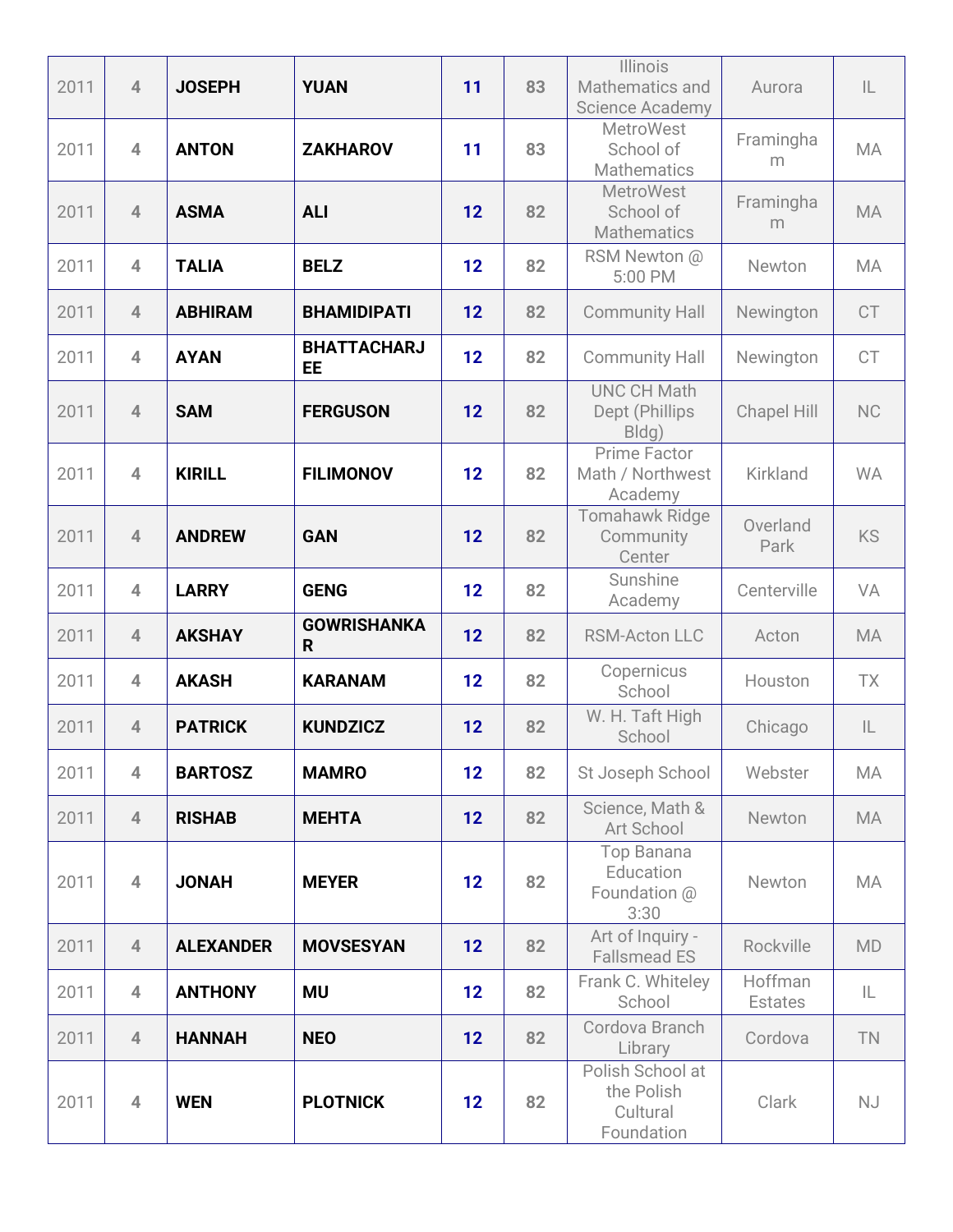| 2011 | $\overline{4}$ | <b>ANNA</b>     | <b>PRZYBYL</b>  | 12 | 82 | Lisle Public<br>Library                                      | Lisle                     | IL        |
|------|----------------|-----------------|-----------------|----|----|--------------------------------------------------------------|---------------------------|-----------|
| 2011 | $\overline{4}$ | <b>BENJAMIN</b> | <b>SHAPIRO</b>  | 12 | 82 | <b>Top Banana</b><br>Education<br>Foundation @<br>5:30       | Newton                    | <b>MA</b> |
| 2011 | $\overline{4}$ | <b>ABINAYA</b>  | <b>SRIKANT</b>  | 12 | 82 | L.P. Collins<br>Elementary<br>School                         | Cupertino                 | CA        |
| 2011 | $\overline{4}$ | <b>ALVIN</b>    | <b>WEI</b>      | 12 | 82 | Polish School at<br>the Polish<br>Cultural<br>Foundation     | Clark                     | <b>NJ</b> |
| 2011 | $\overline{4}$ | <b>ROSHNI</b>   | <b>ARUN</b>     | 13 | 81 | <b>UNC CH Math</b><br>Dept (Phillips<br>Bldg)                | Chapel Hill               | <b>NC</b> |
| 2011 | $\overline{4}$ | <b>RYAN</b>     | <b>BECKWITH</b> | 13 | 81 | RSM Andover @<br>4:00 PM                                     | Andover                   | <b>MA</b> |
| 2011 | $\overline{4}$ | <b>ANTONIO</b>  | <b>CACERES</b>  | 13 | 81 | <b>Saint Andrew's</b><br>Episcopal School<br><b>Students</b> | Saratoga                  | CA        |
| 2011 | $\overline{4}$ | <b>JESSICA</b>  | <b>CHENG</b>    | 13 | 81 | RSM Newton @<br>5:00 PM                                      | Newton                    | <b>MA</b> |
| 2011 | $\overline{4}$ | <b>SAMUEL</b>   | <b>DING</b>     | 13 | 81 | Cathedral of<br>Learning, Univ. of<br>Pittsburgh             | Pittsburgh                | PA        |
| 2011 | $\overline{4}$ | <b>ALEX</b>     | <b>DONG</b>     | 13 | 81 | AT &T Institute                                              | Hoffman<br><b>Estates</b> | IL.       |
| 2011 | $\overline{4}$ | <b>GRACE</b>    | <b>DOWNING</b>  | 13 | 81 | Frank C. Whiteley<br>School                                  | Hoffman<br><b>Estates</b> | IL        |
| 2011 | $\overline{4}$ | <b>ROHITH</b>   | <b>IYER</b>     | 13 | 81 | <b>UNC CH Math</b><br>Dept (Phillips<br>Bldg)                | <b>Chapel Hill</b>        | <b>NC</b> |
| 2011 | $\overline{4}$ | <b>AVINASH</b>  | <b>JAIN</b>     | 13 | 81 | Prime Factor<br>Math / Northwest<br>Academy                  | <b>Kirkland</b>           | <b>WA</b> |
| 2011 | $\overline{4}$ | <b>ATHARVA</b>  | <b>KASAR</b>    | 13 | 81 | <b>MetroWest</b><br>School of<br><b>Mathematics</b>          | Framingha<br>m            | MA        |
| 2011 | $\overline{4}$ | <b>SWATHI</b>   | <b>KELLA</b>    | 13 | 81 | Seed of Paramus<br><b>Learning Center</b>                    | Paramus                   | <b>NJ</b> |
| 2011 | $\overline{4}$ | <b>SHWETHA</b>  | <b>KUNNAM</b>   | 13 | 81 | Art of Inquiry -<br><b>Fallsmead ES</b>                      | Rockville                 | <b>MD</b> |
| 2011 | $\overline{4}$ | <b>ETHAN</b>    | <b>KWOK</b>     | 13 | 81 | Seed of Paramus<br><b>Learning Center</b>                    | Paramus                   | <b>NJ</b> |
| 2011 | $\overline{4}$ | <b>MELCHIOR</b> | <b>LEE</b>      | 13 | 81 | New Jersey<br>Academy of<br>Englewood                        | Englewood                 | <b>NJ</b> |
| 2011 | $\overline{4}$ | <b>KAREN</b>    | $\mathsf{L}$    | 13 | 81 | Church of the<br><b>New Covenant</b><br>Pres. Church         | Doraville                 | GA        |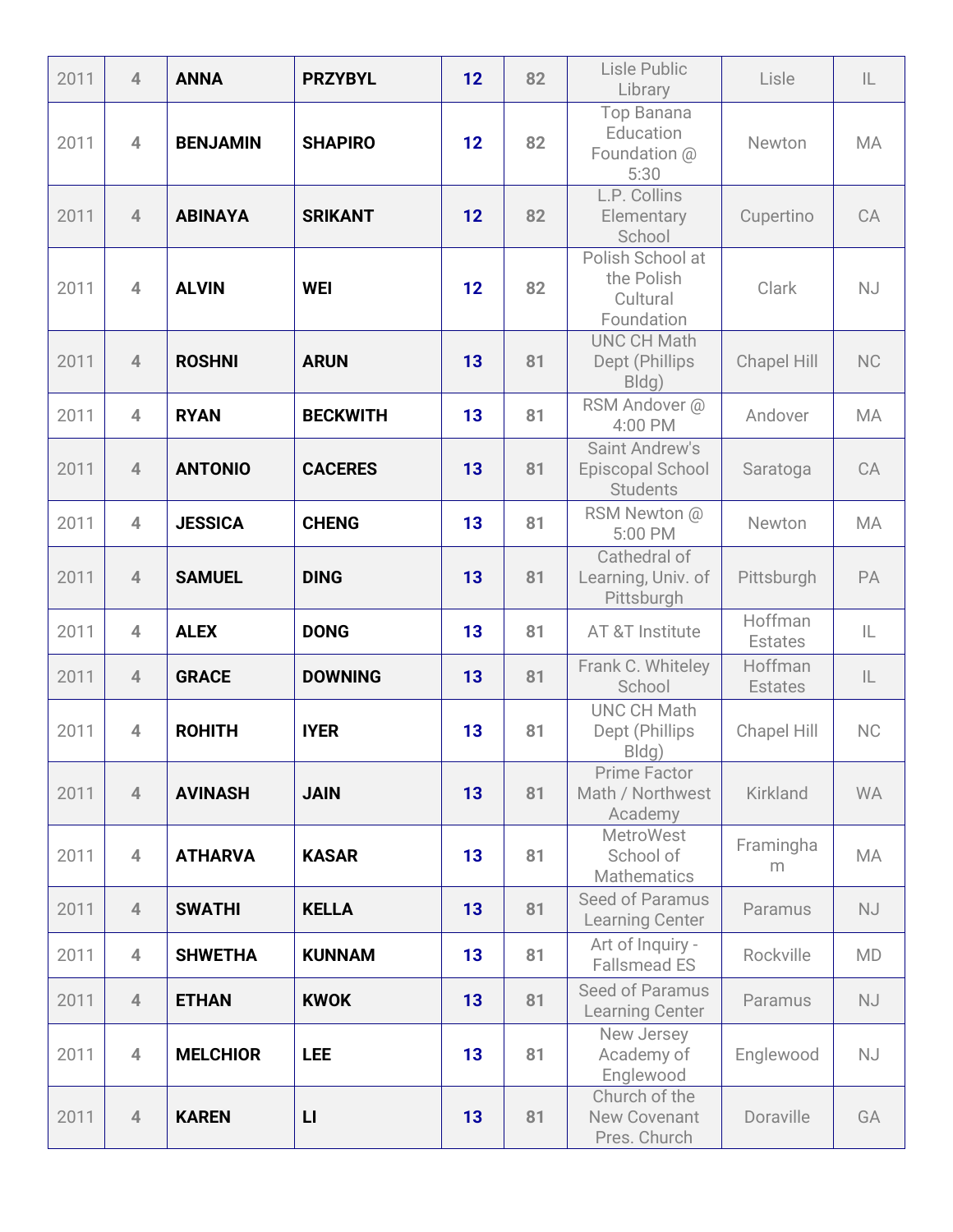| 2011 | $\overline{4}$ | <b>NATHAN</b>          | <b>MACKLER</b>     | 13 | 81 | <b>RSM</b><br>San Jose                               | San Jose            | CA            |
|------|----------------|------------------------|--------------------|----|----|------------------------------------------------------|---------------------|---------------|
| 2011 | $\overline{4}$ | <b>CHARLES</b>         | <b>MAZOF</b>       | 13 | 81 | <b>Russian Kids</b><br>Center                        | Needham             | <b>MA</b>     |
| 2011 | $\overline{4}$ | <b>MONICA</b>          | <b>MCEVOY</b>      | 13 | 81 | St. Francis of<br>Assisi School                      | Haskell             | <b>NJ</b>     |
| 2011 | $\overline{4}$ | <b>JOSHUA</b>          | <b>MILLER</b>      | 13 | 81 | <b>Hermosa Drive</b><br>Elementary<br>School         | Fullerton           | CA            |
| 2011 | $\overline{4}$ | <b>SHIVANI</b>         | <b>NELLORE</b>     | 13 | 81 | University of<br>Louisville, Shelby<br>Campus        | Louisville          | KY            |
| 2011 | $\overline{4}$ | <b>OLIVER</b>          | <b>NEMEC</b>       | 13 | 81 | RSM Andover @<br>6:00 PM                             | Andover             | <b>MA</b>     |
| 2011 | $\overline{4}$ | <b>STEFAN</b>          | <b>OBRADOVIC</b>   | 13 | 81 | SchoolPlus and<br><b>Princeton Public</b><br>Library | Princeton           | <b>NJ</b>     |
| 2011 | $\overline{4}$ | <b>SAICHANDAN</b><br>A | <b>POTHIREDDY</b>  | 13 | 81 | <b>Hamilton East</b><br><b>Public Library</b>        | Noblesville         | $\mathsf{IN}$ |
| 2011 | $\overline{4}$ | <b>SHREYAA</b>         | <b>RAGHAVAN</b>    | 13 | 81 | RSM - Newton<br>MA @ 6:30 PM                         | Newton              | MA            |
| 2011 | $\overline{4}$ | <b>NABEEL</b>          | <b>RANGOONWALA</b> | 13 | 81 | Polish<br>School/Communi<br>ty Center                | East<br>Stroudsburg | PA            |
| 2011 | $\overline{4}$ | <b>ABHINAV</b>         | <b>RATNAGIRI</b>   | 13 | 81 | SchoolPlus and<br><b>Princeton Public</b><br>Library | Princeton           | <b>NJ</b>     |
| 2011 | $\overline{4}$ | <b>ARI</b>             | <b>RIGGINS</b>     | 13 | 81 | Art of Inquiry -<br><b>Fallsmead ES</b>              | Rockville           | <b>MD</b>     |
| 2011 | $\overline{4}$ | <b>BECKY</b>           | <b>ROZANSKY</b>    | 13 | 81 | <b>UNC CH Math</b><br>Dept (Phillips<br>Bldg)        | <b>Chapel Hill</b>  | NC            |
| 2011 | $\overline{4}$ | <b>AMAN</b>            | <b>SAIJU</b>       | 13 | 81 | <b>RSM Lexington</b>                                 | Lexington           | <b>MA</b>     |
| 2011 | $\overline{4}$ | <b>ESHIKA</b>          | <b>SAXENA</b>      | 13 | 81 | International<br>Community<br>School                 | Kirkland            | <b>WA</b>     |
| 2011 | $\overline{4}$ | <b>TED</b>             | <b>SHI</b>         | 13 | 81 | University of<br>Kansas                              | Lawrence            | <b>KS</b>     |
| 2011 | $\overline{4}$ | <b>SAMUEL</b>          | <b>SIM</b>         | 13 | 81 | Sonoran Science<br>Academy--<br>Elementary           | Tucson              | AZ            |
| 2011 | $\overline{4}$ | <b>RISHI</b>           | <b>SRINIVASAN</b>  | 13 | 81 | RSM Andover @<br>6:00 PM                             | Andover             | <b>MA</b>     |
| 2011 | $\overline{4}$ | <b>NILAY</b>           | <b>SRIRAM</b>      | 13 | 81 | Dotori & Sabio<br>Academy<br>(Schaumburg)            | Schaumbur<br>g      | IL            |
| 2011 | $\overline{4}$ | <b>MIRA</b>            | <b>SUBRAMANIAN</b> | 13 | 81 | Art of Inquiry -<br><b>Fallsmead ES</b>              | Rockville           | <b>MD</b>     |
| 2011 | $\overline{4}$ | <b>SIDHARTH</b>        | <b>SUNDAR</b>      | 13 | 81 | University of<br>Louisville, Shelby                  | Louisville          | KY.           |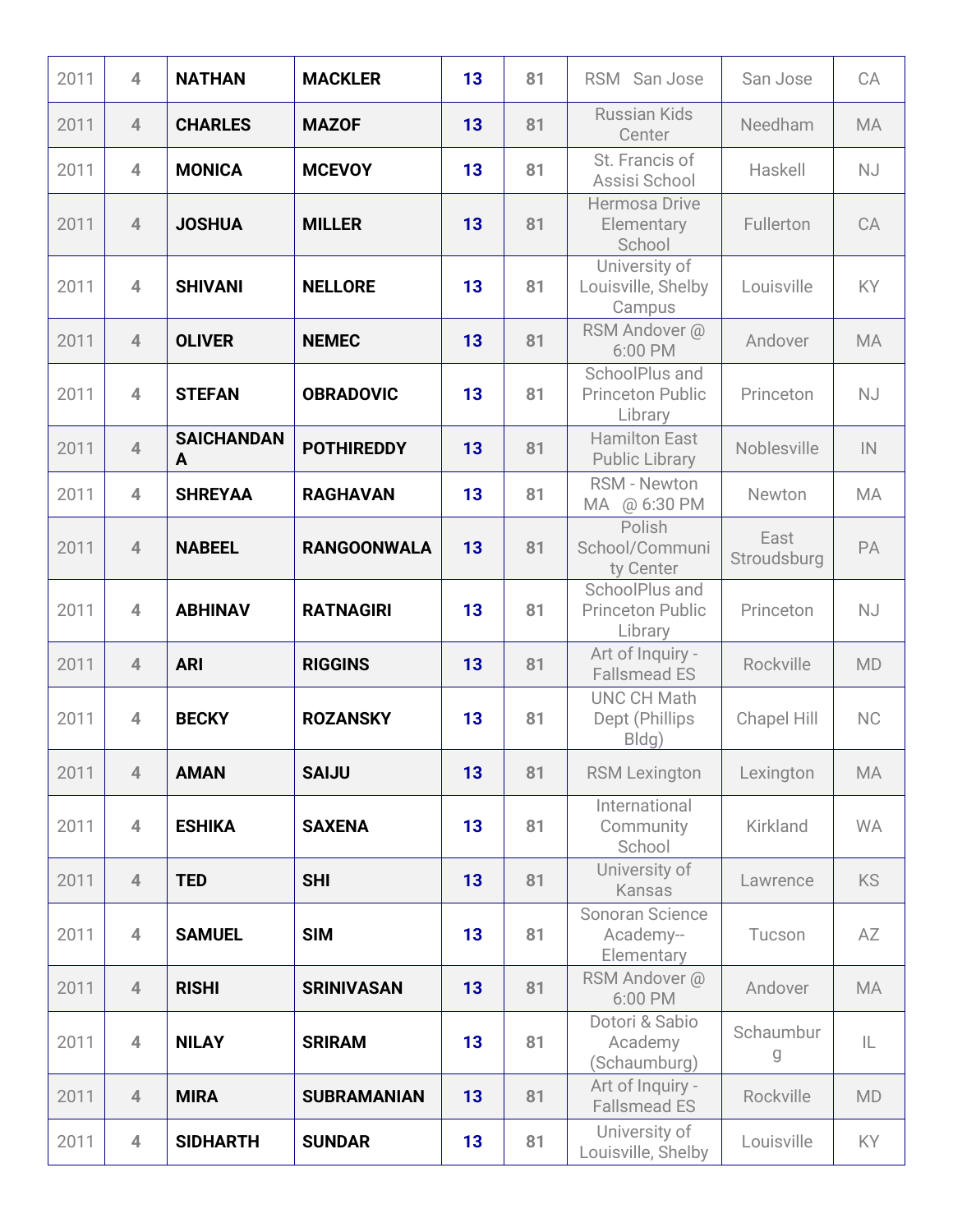|      |                |                    |                   |    |    | Campus                                                |                    |           |
|------|----------------|--------------------|-------------------|----|----|-------------------------------------------------------|--------------------|-----------|
|      |                |                    |                   |    |    |                                                       |                    |           |
| 2011 | $\overline{4}$ | <b>ALLAN</b>       | <b>TIAN</b>       | 13 | 81 | Cincinnati Library                                    | Loveland           | OH        |
| 2011 | $\overline{4}$ | <b>SITARA</b>      | <b>UPPALAPATI</b> | 13 | 81 | <b>Nysmith School</b><br>for the Gifted               | Herndon            | VA        |
| 2011 | $\overline{4}$ | <b>ZANE</b>        | <b>WANG</b>       | 13 | 81 | CACC - the<br>CACC                                    | Pleasanton         | CA        |
| 2011 | $\overline{4}$ | <b>TAYLER</b>      | <b>WHITBY</b>     | 13 | 81 | Ogden<br>Preparatory<br>Academy                       | Ogden              | UT        |
| 2011 | $\overline{4}$ | <b>DEREK</b>       | <b>YAO</b>        | 13 | 81 | Art of Inquiry -<br><b>Fallsmead ES</b>               | Rockville          | <b>MD</b> |
| 2011 | $\overline{4}$ | <b>NOAH</b>        | <b>BARTON</b>     | 14 | 80 | Westchester<br>Math Lab                               | Dobbs Ferry        | <b>NY</b> |
| 2011 | $\overline{4}$ | <b>DHRUV</b>       | <b>GUPTA</b>      | 14 | 80 | Polish<br>School/Parish                               | <b>Minneapolis</b> | <b>MN</b> |
| 2011 | $\overline{4}$ | <b>MICHELLE</b>    | <b>KIM</b>        | 14 | 80 | Art of Inquiry -<br><b>Fallsmead ES</b>               | Rockville          | <b>MD</b> |
| 2011 | $\overline{4}$ | <b>LARS</b>        | <b>LANGRETH</b>   | 14 | 80 | Wizards of the<br>Mind                                | Springfield        | <b>NJ</b> |
| 2011 | $\overline{4}$ | <b>CHRISTINA</b>   | <b>LEE</b>        | 14 | 80 | University of<br>Kansas                               | Lawrence           | KS        |
| 2011 | $\overline{4}$ | <b>JESSICA</b>     | <b>PAN</b>        | 14 | 80 | Wayside<br>Elementary                                 | Potomac            | <b>MD</b> |
| 2011 | $\overline{4}$ | <b>ANNA</b>        | <b>PINKERTON</b>  | 14 | 80 | Art of Inquiry -<br><b>Fallsmead ES</b>               | Rockville          | <b>MD</b> |
| 2011 | $\overline{4}$ | <b>ISAAC</b>       | <b>BROOKS</b>     | 15 | 79 | University of<br>North Dakota                         | <b>Grand Forks</b> | <b>ND</b> |
| 2011 | $\overline{4}$ | <b>SAMUEL</b>      | <b>DU</b>         | 15 | 79 | Wayside<br>Elementary                                 | Potomac            | <b>MD</b> |
| 2011 | $\overline{4}$ | <b>MARIO</b>       | <b>GORANOR</b>    | 15 | 79 | Saint Andrew's<br>Episcopal School<br><b>Students</b> | Saratoga           | CA        |
| 2011 | $\overline{4}$ | <b>HILARY</b>      | <b>GRIGGS</b>     | 15 | 79 | University of<br>Kansas                               | Lawrence           | KS        |
| 2011 | $\overline{4}$ | <b>MAXIMILLIAN</b> | <b>GRINER</b>     | 15 | 79 | <b>RSM Lexington</b>                                  | Lexington          | MA        |
| 2011 | $\overline{4}$ | <b>SATHVIK</b>     | <b>GUJJA</b>      | 15 | 79 | Copernicus<br>School                                  | Houston            | TX        |
| 2011 | $\overline{4}$ | <b>ALAN</b>        | <b>JIANG</b>      | 15 | 79 | Sunshine<br>Academy                                   | Centerville        | VA        |
| 2011 | $\overline{4}$ | <b>HANNAH</b>      | <b>KIM</b>        | 15 | 79 | Los Angeles Math<br>Circle (at UCLA)                  | Los Angeles        | CA        |
| 2011 | $\overline{4}$ | <b>TAEHYUN</b>     | <b>KIM</b>        | 15 | 79 | Wilshire Academy                                      | Los Angeles        | CA        |
| 2011 | $\overline{4}$ | <b>MATTHEW</b>     | <b>KIM</b>        | 15 | 79 | Church of the<br>New Covenant<br>Pres. Church         | Doraville          | GA        |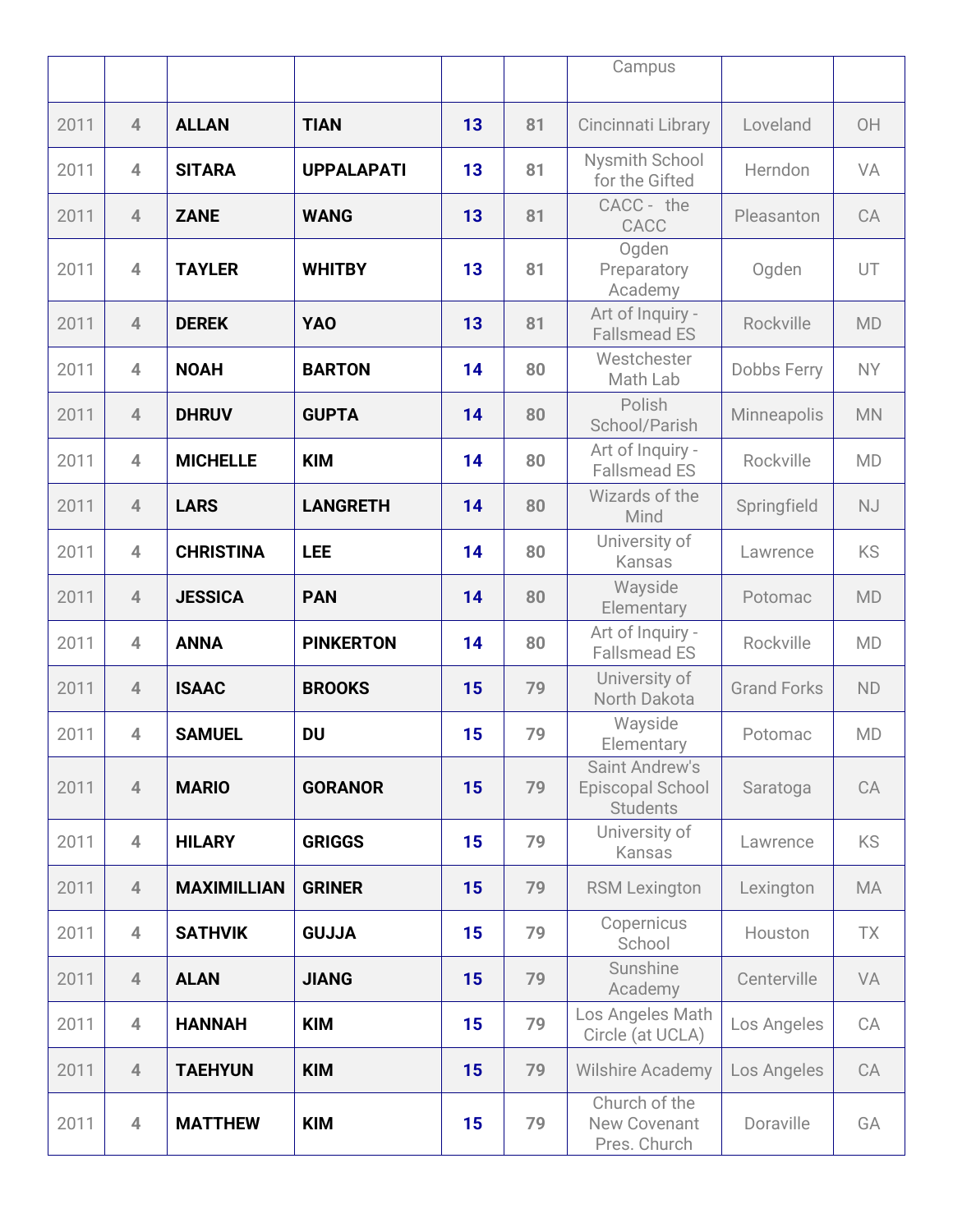| 2011 | $\overline{4}$ | <b>VERONICA</b>  | <b>KLEINSCHMIDT</b> | 15 | 79 | Maine West High<br>School                                         | <b>Des Plaines</b> | IL        |
|------|----------------|------------------|---------------------|----|----|-------------------------------------------------------------------|--------------------|-----------|
| 2011 | $\overline{4}$ | <b>JAGAN</b>     | <b>KRISHNASAMY</b>  | 15 | 79 | RSM Andover @<br>6:00 PM                                          | Andover            | MA        |
| 2011 | $\overline{4}$ | <b>HARDHIK</b>   | <b>KUMMAMURU</b>    | 15 | 79 | <b>Community Hall</b>                                             | Newington          | CT        |
| 2011 | $\overline{4}$ | <b>NICHOLAS</b>  | <b>MORROW</b>       | 15 | 79 | MAHOMET-<br><b>SEYMOUR</b><br><b>JUNIOR HIGH</b><br><b>SCHOOL</b> | Mahomet            | IL        |
| 2011 | $\overline{4}$ | <b>DANIEL</b>    | <b>PALAMARCHUK</b>  | 15 | 79 | <b>RSM Lexington</b>                                              | Lexington          | <b>MA</b> |
| 2011 | $\overline{4}$ | <b>ARIAN</b>     | <b>RAJE</b>         | 15 | 79 | Goods of the<br>Mind - Millbrae                                   | Millbrae           | CA        |
| 2011 | $\overline{4}$ | <b>SEBASTIAN</b> | <b>SERBINOWSKI</b>  | 15 | 79 | Ogden<br>Preparatory<br>Academy                                   | Ogden              | UT        |
| 2011 | $\overline{4}$ | <b>TANAY</b>     | <b>SRIVASTAVA</b>   | 15 | 79 | <b>MetroWest</b><br>School of<br><b>Mathematics</b>               | Framingha<br>m     | <b>MA</b> |
| 2011 | $\overline{4}$ | <b>AARON</b>     | <b>WADHWA</b>       | 15 | 79 | Evergreen School<br>district Math<br>olympiad                     | San Jose           | CA        |
| 2011 | $\overline{4}$ | <b>TIMMY</b>     | <b>WANG</b>         | 15 | 79 | <b>Prime Factor</b><br>Math / Northwest<br>Academy                | Kirkland           | <b>WA</b> |
| 2011 | $\overline{4}$ | <b>MANASI</b>    | <b>YEDAVALLI</b>    | 15 | 79 | Wayside<br>Elementary                                             | Potomac            | <b>MD</b> |
| 2011 | $\overline{4}$ | <b>CINDY</b>     | <b>ZHANG</b>        | 15 | 79 | Polish<br>School/Parish                                           | Minneapolis        | <b>MN</b> |
| 2011 | $\overline{4}$ | <b>SARA</b>      | <b>ARMSTRONG</b>    | 16 | 78 | <b>Tomahawk Ridge</b><br>Community<br>Center                      | Overland<br>Park   | KS        |
| 2011 | $\overline{4}$ | <b>ROBERT</b>    | <b>CHIEN</b>        | 16 | 78 | Saint Andrew's<br>Episcopal School<br><b>Students</b>             | Saratoga           | CA        |
| 2011 | $\overline{4}$ | <b>JULIA</b>     | <b>CONTINI</b>      | 16 | 78 | <b>RSM - Newton</b><br>MA @ 6:30 PM                               | Newton             | MA        |
| 2011 | $\overline{4}$ | <b>MICHELLE</b>  | <b>JEON</b>         | 16 | 78 | Los Angeles Math<br>Circle (at UCLA)                              | Los Angeles        | CA        |
| 2011 | $\overline{4}$ | <b>ANA</b>       | <b>JOJIC</b>        | 16 | 78 | Prime Factor<br>Math / Northwest<br>Academy                       | Kirkland           | <b>WA</b> |
| 2011 | $\overline{4}$ | <b>JOSHUA</b>    | <b>KIM</b>          | 16 | 78 | Cornerstone<br>Learning<br>Community                              | Tallahassee        | FL.       |
| 2011 | $\overline{4}$ | <b>ROCHELLE</b>  | <b>KRIS</b>         | 16 | 78 | <b>Stony Brook</b><br>University, Dept.<br>of Mathematics         | <b>Stony Brook</b> | NY        |
| 2011 | 4              | <b>ANANYA</b>    | <b>KRISHNAN</b>     | 16 | 78 | Art of Inquiry -<br><b>Fallsmead ES</b>                           | Rockville          | <b>MD</b> |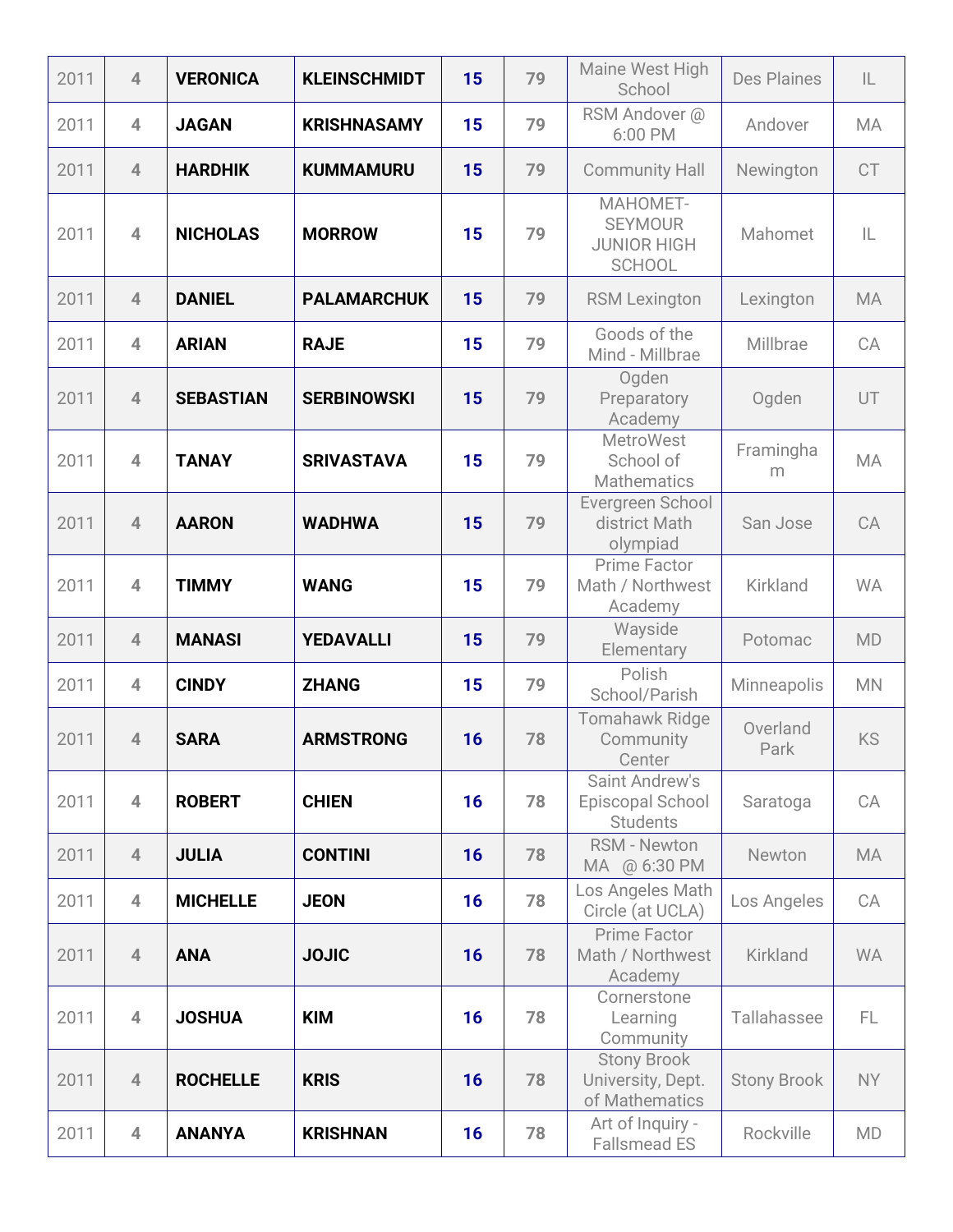| 2011 | $\overline{4}$          | <b>LORA</b>    | <b>KUHANECK</b>  | 16 | 78 | 95th Street<br>Library                                   | Naperville       | IL             |
|------|-------------------------|----------------|------------------|----|----|----------------------------------------------------------|------------------|----------------|
| 2011 | $\overline{\mathbf{4}}$ | <b>MICHAL</b>  | <b>LEWKOWICZ</b> | 16 | 78 | Polish School of<br>Long Island, Inc.                    | Copiaque         | <b>NY</b>      |
| 2011 | $\overline{4}$          | <b>APRIL</b>   | <b>MA</b>        | 16 | 78 | <b>Tomahawk Ridge</b><br>Community<br>Center             | Overland<br>Park | <b>KS</b>      |
| 2011 | $\overline{\mathbf{4}}$ | <b>SAWERA</b>  | <b>MAHMOOD</b>   | 16 | 78 | Polish School at<br>the Polish<br>Cultural<br>Foundation | Clark            | NJ             |
| 2011 | $\overline{4}$          | <b>IGNAT</b>   | <b>MIAGKOV</b>   | 16 | 78 | Nysmith School<br>for the Gifted                         | Herndon          | VA             |
| 2011 | $\overline{4}$          | <b>GEORGE</b>  | <b>PAPANYAN</b>  | 16 | 78 | Ridgewood<br>Mathnasium                                  | Waldwick         | NJ             |
| 2011 | $\overline{4}$          | <b>SIDARTH</b> | <b>RAJAN</b>     | 16 | 78 | 95th Street<br>Library                                   | Naperville       | IL             |
| 2011 | $\overline{4}$          | <b>RAVEENA</b> | <b>RAVI</b>      | 16 | 78 | <b>Russian Kids</b><br>Center                            | Needham          | <b>MA</b>      |
| 2011 | $\overline{4}$          | <b>JANANI</b>  | <b>SEKAR</b>     | 16 | 78 | Goods of the<br>Mind - Dublin                            | Dublin           | CA             |
| 2011 | $\overline{4}$          | <b>ARUSHI</b>  | <b>SINGHAL</b>   | 16 | 78 | RSM Newton @<br>3:30 PM                                  | Newton           | MA             |
| 2011 | $\overline{4}$          | <b>STEPHAN</b> | <b>SOKOLOFF</b>  | 16 | 78 | RSM San Jose                                             | San Jose         | CA             |
| 2011 | $\overline{4}$          | <b>EESHA</b>   | <b>YADAV</b>     | 16 | 78 | MetroWest<br>School of<br><b>Mathematics</b>             | Framingha<br>m   | MA             |
| 2011 | $\overline{4}$          | <b>KATHRYN</b> | <b>YANG</b>      | 16 | 78 | Sunshine<br>Academy                                      | Centerville      | VA             |
| 2011 | 4                       | <b>RICHARD</b> | <b>YONG</b>      | 16 | 78 | CACC - the<br>CACC                                       | Pleasanton       | CA             |
| 2011 | $\overline{4}$          | <b>ANDY</b>    | <b>ZHANG</b>     | 16 | 78 | <b>Tomahawk Ridge</b><br>Community<br>Center             | Overland<br>Park | <b>KS</b>      |
| 2011 | $\overline{4}$          | <b>IRIS</b>    | <b>BROOK</b>     | 17 | 77 | Studio of<br><b>Engaging Math</b>                        | <b>Brookline</b> | <b>MA</b>      |
| 2011 | $\overline{4}$          | <b>BEN</b>     | <b>BUGALTER</b>  | 17 | 77 | <b>RSM-Acton LLC</b>                                     | Acton            | <b>MA</b>      |
| 2011 | $\overline{4}$          | <b>ARNAV</b>   | <b>CHAUBAL</b>   | 17 | 77 | Dotori & Sabio<br>Academy<br>(Schaumburg)                | Schaumbur<br>g   | IL             |
| 2011 | $\overline{4}$          | <b>GREG</b>    | <b>CONRAD</b>    | 17 | 77 | <b>RSM Lexington</b>                                     | Lexington        | MA             |
| 2011 | $\overline{4}$          | <b>VEDANT</b>  | <b>GANDHI</b>    | 17 | 77 | Academy4Enrich<br>ment                                   | Ashburn          | VA             |
| 2011 | $\overline{4}$          | <b>SRUJAN</b>  | <b>GUBBI</b>     | 17 | 77 | <b>Hamtramck</b><br><b>Public Library</b>                | <b>Hamtramck</b> | M <sub>l</sub> |
| 2011 | $\overline{4}$          | <b>MANNIT</b>  | <b>GUPTA</b>     | 17 | 77 | Sunshine<br>Academy                                      | Centerville      | VA             |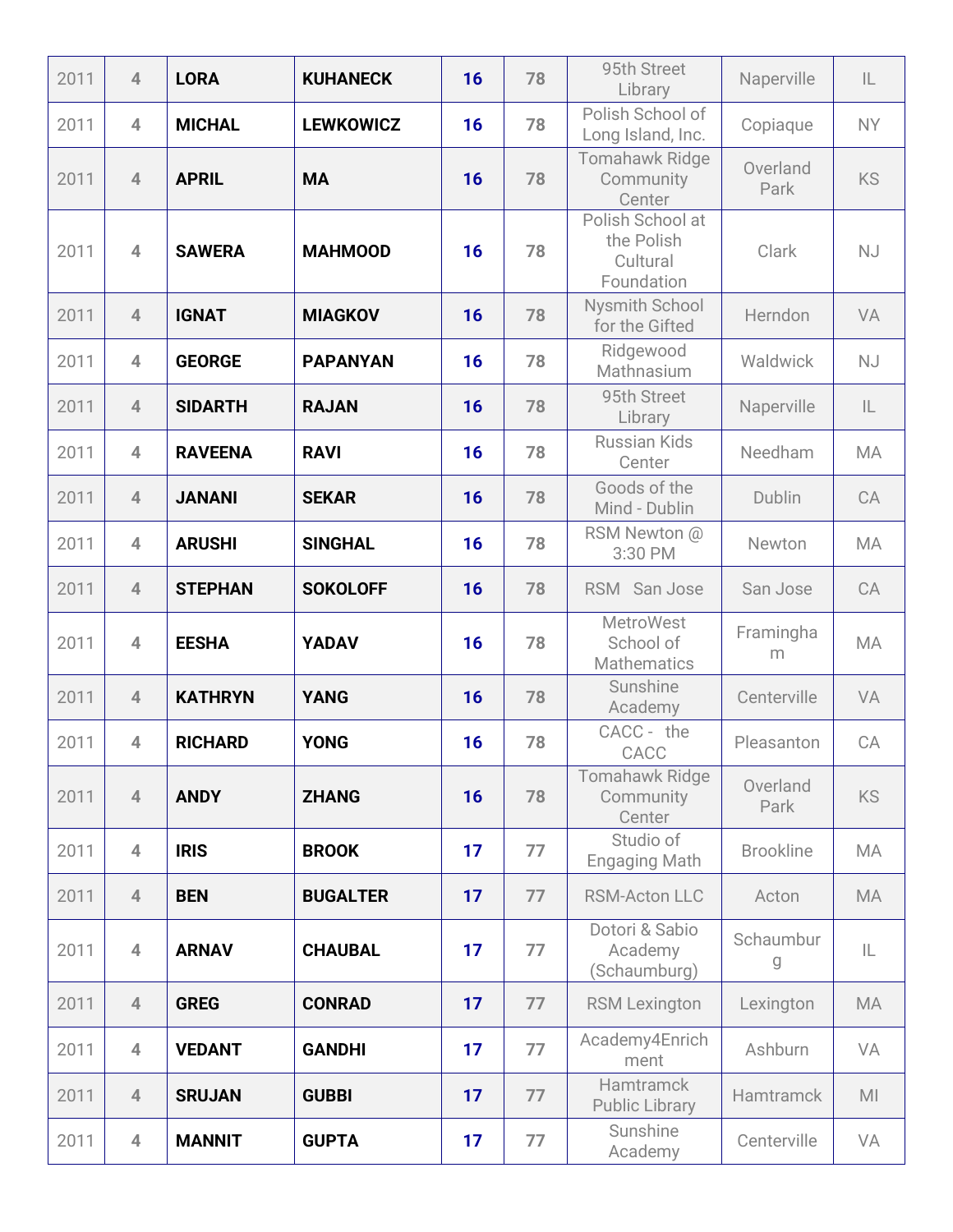| 2011 | $\overline{4}$ | <b>DIVIJA</b>    | <b>HASTEER</b>                    | 17 | 77 | RSM San Jose                                                          | San Jose                  | CA        |
|------|----------------|------------------|-----------------------------------|----|----|-----------------------------------------------------------------------|---------------------------|-----------|
| 2011 | $\overline{4}$ | <b>SASHA</b>     | <b>KRYLOVA</b>                    | 17 | 77 | Science, Math &<br>Art School                                         | Newton                    | <b>MA</b> |
| 2011 | $\overline{4}$ | <b>SHRUTIKA</b>  | <b>KUMARESHAN</b>                 | 17 | 77 | <b>Russian Kids</b><br>Center                                         | Needham                   | MA        |
| 2011 | $\overline{4}$ | <b>ANURAAG</b>   | <b>MADABUSHI</b>                  | 17 | 77 | Copernicus<br>School                                                  | Houston                   | TX        |
| 2011 | $\overline{4}$ | <b>JOSEPH</b>    | <b>MATVEYENKO</b>                 | 17 | 77 | Russian School of<br><b>Orange County</b><br>(RUSOC)                  | Newport<br>Beach          | CA        |
| 2011 | $\overline{4}$ | <b>CEDRIC</b>    | <b>NOWATZKY</b>                   | 17 | 77 | <b>Saint Andrew's</b><br>Episcopal School<br><b>Students</b>          | Saratoga                  | CA        |
| 2011 | $\overline{4}$ | <b>ISAAC</b>     | <b>RAMIREZ</b>                    | 17 | 77 | Russian School of<br><b>Dallas</b>                                    | <b>Dallas</b>             | TX        |
| 2011 | $\overline{4}$ | <b>ALBERT</b>    | <b>RANCU</b>                      | 17 | 77 | Montessori<br>School of<br>Anderson                                   | Anderson                  | <b>SC</b> |
| 2011 | $\overline{4}$ | <b>ROHIN</b>     | <b>TANGIRALA</b>                  | 17 | 77 | RSM San Jose                                                          | San Jose                  | CA        |
| 2011 | $\overline{4}$ | <b>MAYLIS</b>    | <b>WHETSEL</b>                    | 17 | 77 | South Pasadena<br>Middle School                                       | South<br>Pasadena         | CA        |
| 2011 | $\overline{4}$ | <b>ADITYA</b>    | <b>ARCOT</b>                      | 18 | 76 | Copernicus<br>School                                                  | Houston                   | TX        |
| 2011 | $\overline{4}$ | <b>ROMAN</b>     | <b>DRAKE</b>                      | 18 | 76 | Fr Twardowski<br>Polish School                                        | <b>Bellevue</b>           | <b>WA</b> |
| 2011 | $\overline{4}$ | <b>ALEXANDER</b> | <b>DUAN</b>                       | 18 | 76 | Evergreen School<br>district Math<br>olympiad                         | San Jose                  | CA        |
| 2011 | 4              | <b>LANA</b>      | <b>HOMOLA</b>                     | 18 | 76 | AT &T Institute                                                       | Hoffman<br><b>Estates</b> | IL        |
| 2011 | $\overline{4}$ | <b>JENNIFER</b>  | <b>JOHN</b>                       | 18 | 76 | <b>Redwood City</b><br><b>Public Library</b><br><b>Community Room</b> | Redwood<br>City           | CA        |
| 2011 | $\overline{4}$ | <b>ANDREW</b>    | <b>KIM</b>                        | 18 | 76 | Sunshine<br>Academy                                                   | Centerville               | VA        |
| 2011 | $\overline{4}$ | <b>JAKE</b>      | <b>LEE</b>                        | 18 | 76 | Fr Twardowski<br>Polish School                                        | <b>Bellevue</b>           | <b>WA</b> |
| 2011 | $\overline{4}$ | <b>JOEL</b>      | <b>PETER</b>                      | 18 | 76 | Westchester<br>Math Lab                                               | Dobbs Ferry               | NY.       |
| 2011 | $\overline{4}$ | <b>NATHAN</b>    | <b>PURWOSUMART</b><br>$\mathbf 0$ | 18 | 76 | Leedy Grange                                                          | Portland                  | <b>OR</b> |
| 2011 | $\overline{4}$ | <b>JAYESH</b>    | <b>RAMANA</b>                     | 18 | 76 | RSM Newton @<br>5:00 PM                                               | Newton                    | MA        |
| 2011 | $\overline{4}$ | <b>SABRINA</b>   | <b>RAYNUS</b>                     | 18 | 76 | RSM Newton @<br>5:00 PM                                               | Newton                    | MA        |
| 2011 | 4              | <b>ANYA</b>      | <b>SINGHAL</b>                    | 18 | 76 | Goods of the<br>Mind - Millbrae                                       | Millbrae                  | CA        |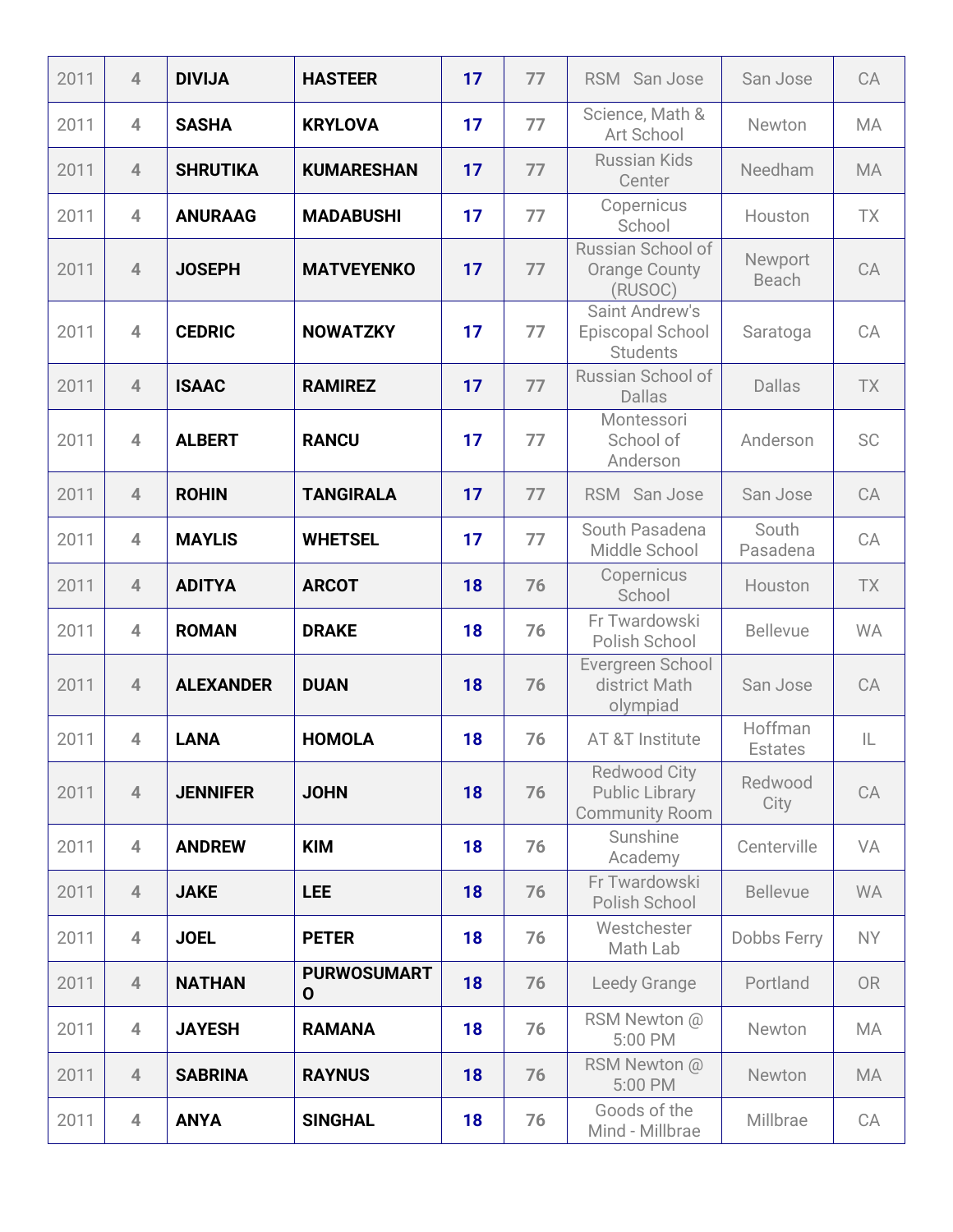| 2011 | $\overline{4}$ | <b>KENNY</b>     | <b>SUN</b>          | 18 | 76 | SchoolPlus and<br><b>Princeton Public</b><br>Library | Princeton          | <b>NJ</b> |
|------|----------------|------------------|---------------------|----|----|------------------------------------------------------|--------------------|-----------|
| 2011 | $\overline{4}$ | <b>TRISHITHA</b> | <b>UPPALAPATI</b>   | 18 | 76 | Little Champs                                        | Annandale          | VA        |
| 2011 | $\overline{4}$ | <b>EVA</b>       | <b>BERBERIAN</b>    | 19 | 75 | Art of Inquiry -<br><b>Fallsmead ES</b>              | Rockville          | <b>MD</b> |
| 2011 | $\overline{4}$ | <b>RY</b>        | <b>BEVINGTON</b>    | 19 | 75 | <b>GOTM-Pacifica</b>                                 | Pacifica           | CA        |
| 2011 | $\overline{4}$ | <b>SUMMER</b>    | <b>BRONSON</b>      | 19 | 75 | Los Alamos High<br>School                            | Los Alamos         | <b>NM</b> |
| 2011 | $\overline{4}$ | <b>CAROLINE</b>  | <b>CHANG</b>        | 19 | 75 | Ace Academy                                          | Harrington<br>Park | <b>NJ</b> |
| 2011 | $\overline{4}$ | <b>ANDREW</b>    | <b>CHOI</b>         | 19 | 75 | Goods of the<br>Mind - Milpitas                      | <b>Milpitas</b>    | CA        |
| 2011 | $\overline{4}$ | <b>SOUMIL</b>    | <b>DHAYAGUDE</b>    | 19 | 75 | <b>RSM Lexington</b>                                 | Lexington          | <b>MA</b> |
| 2011 | $\overline{4}$ | <b>MANASI</b>    | <b>GOWDA</b>        | 19 | 75 | RSM San Jose                                         | San Jose           | CA        |
| 2011 | $\overline{4}$ | <b>CONSTANCE</b> | <b>JOVES</b>        | 19 | 75 | <b>GOTM-Pacifica</b>                                 | Pacifica           | CA        |
| 2011 | $\overline{4}$ | <b>SAISRIRAM</b> | <b>KUSAMPUDI</b>    | 19 | 75 | Goods of the<br>Mind - Milpitas                      | <b>Milpitas</b>    | CA        |
| 2011 | $\overline{4}$ | <b>JAKE</b>      | <b>LEE</b>          | 19 | 75 | Seed of Paramus<br>Learning Center                   | Paramus            | <b>NJ</b> |
| 2011 | $\overline{4}$ | <b>SIRISHA</b>   | <b>MUNUKUTLA</b>    | 19 | 75 | RSM San Jose                                         | San Jose           | CA        |
| 2011 | $\overline{4}$ | <b>TIMOTHY</b>   | <b>NAUMOV</b>       | 19 | 75 | Russian School of<br><b>Dallas</b>                   | Dallas             | <b>TX</b> |
| 2011 | $\overline{4}$ | <b>SMITHA</b>    | <b>RAMESH</b>       | 19 | 75 | University of<br>Kansas                              | Lawrence           | KS        |
| 2011 | $\overline{4}$ | <b>SAM</b>       | <b>ROCHE</b>        | 19 | 75 | Top Banana<br>Education<br>Foundation @<br>3:30      | Newton             | <b>MA</b> |
| 2011 | $\overline{4}$ | <b>MAX</b>       | <b>SHENKMAN</b>     | 19 | 75 | Westchester<br>Math Lab                              | Dobbs Ferry        | <b>NY</b> |
| 2011 | $\overline{4}$ | <b>SHRAVAN</b>   | <b>SURAVARJJALA</b> | 19 | 75 | <b>Hamilton East</b><br>Public Library               | Noblesville        | IN        |
| 2011 | $\overline{4}$ | <b>PRANAV</b>    | <b>VAID</b>         | 19 | 75 | Fr Twardowski<br>Polish School                       | <b>Bellevue</b>    | <b>WA</b> |
| 2011 | $\overline{4}$ | <b>EDWARD</b>    | <b>WANG</b>         | 19 | 75 | CACC - the<br>CACC                                   | Pleasanton         | CA        |
| 2011 | $\overline{4}$ | <b>COLE</b>      | <b>YAUNEY</b>       | 19 | 75 | <b>Hermosa Drive</b><br>Elementary<br>School         | Fullerton          | CA        |
| 2011 | $\overline{4}$ | <b>JUSTIN</b>    | <b>ARONSON</b>      | 20 | 74 | RSM Newton @<br>5:00 PM                              | Newton             | MA        |